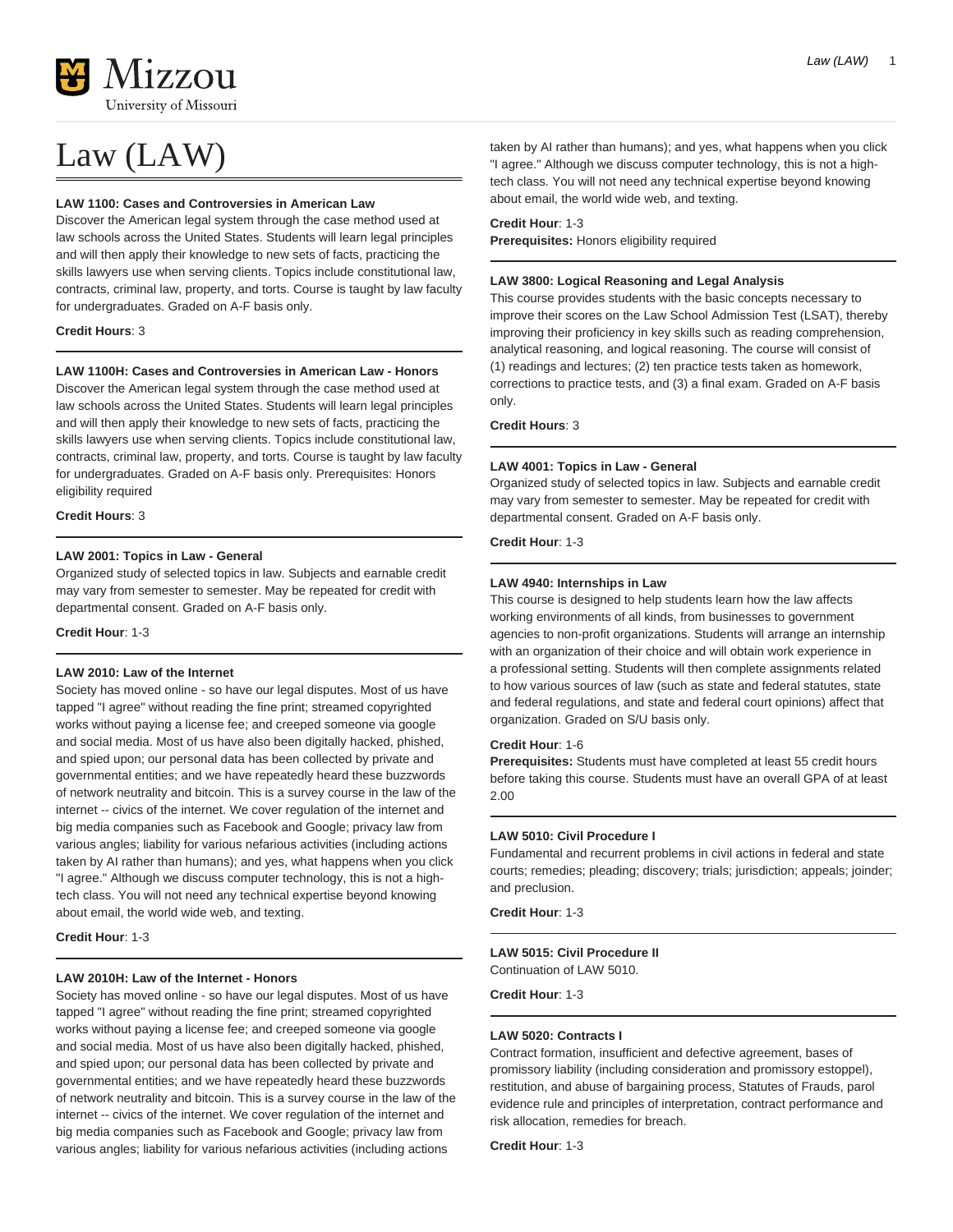

# **LAW 5025: Contracts II**

A continuation of Law 5020

**Credit Hour**: 1-3

# **LAW 5035: Criminal Law**

The purposes of criminal law; nature of criminal responsibility; and characteristics of particular crimes

**Credit Hour**: 1-4

# **LAW 5040: Property I**

Classification of property; personal property; possession, bailment, lien, gift, bona fide purchase; land conveyancing at common law under statute of uses; freehold estate in land; concurrent estate in land; and introduction to future interests.

**Credit Hours**: 3

### **LAW 5045: Property II**

Landlord and tenant; easements, profits, and licenses; support; introduction to water rights, nuisance, covenants running with the land, equitable servitudes, zoning, and modern conveyances.

**Credit Hours**: 3

#### **LAW 5050: Property**

Classification of real and personal property; rights to found goods; bailments; possession and adverse possession; estates in land and future interests; concurrent ownership; Landlord and tenant; easements, profits and licenses; convenants running with land and equitable servitudes; contracts for the sale of land; conveyancing.

**Credit Hour**: 1-5

# **LAW 5070: Torts**

Principles and practices governing recovery of damages for injuries to person or property. Topics typically covered are intentional torts, negligence, strict liability, products liability, immunities and a survey of various "no fault" proposals.

**Credit Hour**: 1-5

# **LAW 5080: Legal Research and Writing**

An introduction to the basics of legal research, legal citation and legal writing. Each student writes two objective office memoranda, and a client letter.

**Credit Hour**: 1-3

### **LAW 5085: Advocacy and Research**

An introduction to Computer Assisted Legal Research, written advocacy, oral advocacy, and the Missouri rules of appellate procedure. Each student writes a trial court motion and brief and then argues that motion. Each student also writes an appellate brief and presents an oral argument in the First Year Moot Court Competition directed by the Board of Advocates (BOA).

**Credit Hour**: 1-3

# **LAW 5090: Foundations of Legal Studies II**

A limited enrollment course designed to assist first-year students to better understand the legal system, prepare for examinations and improve their legal analysis and reasoning skills. Graded on S/U basis only.

**Credit Hour**: 1-2

# **LAW 5095: Lawyering: Problem Solving and Dispute Resolution**

The course is designed to provide students an introduction to critical lawyering skills; to give students an overview of the alternative processes that a lawyer can employ to resolve a client's problem; and to offer students an understanding of the lawyer's role as a problem solver. It includes an introduction to Interviewing, Counseling, Negotiation, Mediation, Arbitration, mixed dispute resolution processes and ways to choose or build dispute resolution processes.

**Credit Hour**: 1-2

# **LAW 5220: Constitutional Law**

Study of theories of judicial review and justiciability; sources of federal legislative power, commerce, taxing, spending, treaty, presidential, military powers; power of states to regulate and tax interstate commerce; preemption; state actions doctrine; due process, equal protection, and First Amendment rights.

**Credit Hour**: 1-4

# **LAW 5240: Criminal Procedure**

Constitutional and other limitations placed upon law enforcement officers and prosecutors.

**Credit Hour**: 1-3

#### **LAW 5260: Evidence**

The basic law of evidence; use in trials, relevancy, circumstantial proof and real proof; use of witnesses; methods of examination; presumptions and burden of proof; and, functions of judge and jury.

**Credit Hour**: 1-4

#### **LAW 5280: Professional Responsibility**

Responsibilities of lawyer to client, courts and the public. Topics include: organization of the legal profession, fees, conflicts of interest, the confidential relationship, advertising and solicitation, unauthorized practice and courtroom behavior.

**Credit Hour**: 1-3

# **LAW 5310: Administrative Law**

Administrative Law is concerned with the process government agencies use to make decisions. As such it develops the requirements for establishing rules and policies. It also covers the means by which agencies enforce regulations and statutory provisions, and the means for securing judicial review of rules and enforcement actions.

**Credit Hour**: 1-3

### **LAW 5320: Advanced Legal Research**

Skills training in advanced research techniques and resources used in law practice. Designed to help students become critical legal information consumers with an emphasis on developing effective, cost-efficient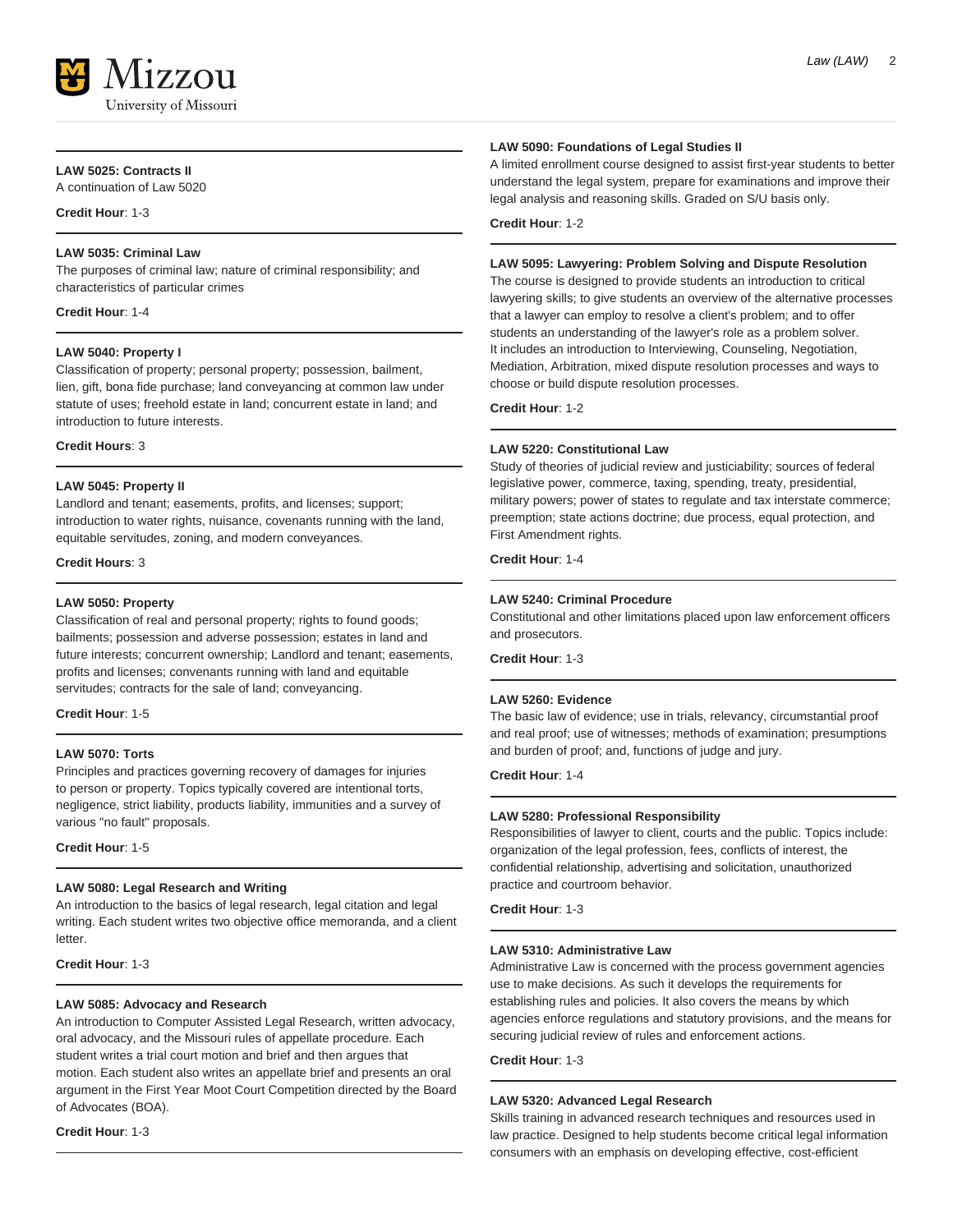

research strategies. Topics include advanced litigation research, legislative and regulatory history, audience research, research in transactional practice areas, and research in other practice areas including legal ethics, public interest law, and international law. Indepth practice with Lexis, Westlaw and free Internet sources, including appropriate and effective use of social networking tools to extend research is also taught.

### **Credit Hour**: 1-2

# **LAW 5321: Advanced Legal Writing**

This course is designed to help students think purposefully about the process of writing and to practice writing and editing in a disciplined way. Students will do exercises involving: rhetorical techniques; grammar; punctuation; and, word usage. Students also will either rewrite or critique portions of appellate briefs or judicial opinions to emphasize a particular technique.

**Credit Hour**: 1-3

### **LAW 5323: Advanced Torts: Dignitary and Economic Torts**

The course will examine dignitary and economic torts covering but not limited to such topics as: defamation, invasion of privacy, tortious interference, misrepresentation and injurious falsehood. Unlike tortious conduct that results in an individual suffering physical harm or contact, the claims that arise from these torts represent one of two kinds of non-physical injury - independent dignitary harms that are similar to or include emotional harms or independent economic or commercial harms. The purpose of the course is to provide students with an opportunity to explore tortious conduct and remedies available that are omitted typically from the First Year Torts course.

**Credit Hour**: 1-3

# **LAW 5325: Advanced Trial Practice**

This course will expand student knowledge of opening statements, direct/cross examination of witnesses, jury instructions, and closing arguments. The course also will focus significantly on the examination/ cross examination of expert witnesses. Grading is based on student participation in the examination of witnesses and a semester-ending written trial brief. NOTE: Intersession Trial Practice will not satisfy the prerequisite.

**Credit Hour**: 1-3

**Prerequisites:** LAW 5260 Evidence and LAW 5925 Trial Practice

# **LAW 5330: Advocacy, Family Violence and Public Policy**

Interdisciplinary presentations examine both the state of family violence in America and the cross disciplinary issues in effective intervention, including legal procedures. The seminar is open to 2nd or 3rd year law students and other professional graduate students with permission of the faculty.

**Credit Hour**: 1-2

# **LAW 5336: AI, Data Analytics and the Law**

The course will consider background and substance with respect to current uses of Artificial Intelligence (AI) and data analytics in the law, including deep questions regarding legitimacy, utility and justice around reliance on AI and data analytics. The course will also include multidisciplinary learning around "hot topics" evolving with respect to

AI, such as cybersecurity and "bot" resolutions. Notably, this course is also unique in that it provides various assessments, such as reflections, presentations, and project-based learning in order to foster critical analysis of policy and practice with respect to use and reliance on data analytics and AI in the law, which is very relevant for the "real world" and understanding "law in action." This course will also discuss AI and big data analytics beyond what students would consider in the current survey course on Innovation and Technology which is not a prerequisite.

**Credit Hour**: 1-3

# **LAW 5337: American Legal History to 1876**

This is a review of Legal History. The course covers such topics as the impact of the English common law heritage; the development of law in the American colonies; and, slavery, race and gender in 19th century America. The course ends with the conclusion of the Civil War. The course will explore the effects of historical events on the development of law, but the course does not presume prior study of American history.

**Credit Hour**: 1-3

#### **LAW 5338: American Legal History from 1876**

Historical study of the development of American law since the Civil War. The course will cover such topics as the Civil War amendments to the Constitution; Reconstruction and its aftermath; legal change during the rise of industrialism; race and gender in late 19th century and 20th century America; law in the Progressive Era; the growth of civil liberties and civil rights in the Supreme Court; the law during war and the Depression; jurisprudential trends; and the Civil Rights Movement of the 1960s. The course will explore the effects of historical events on the development of law, but the course does not presume prior study of American history.

**Credit Hour**: 1-3

# **LAW 5340: Antitrust Law**

Introduces antitrust and economic analysis and the role of competition, with an emphasis on price fixing, horizontal and vertical restraints of trade, monopoly, and merger problems.

**Credit Hour**: 1-3

### **LAW 5350: Arbitration**

Law, policy and practices relating to the arbitration process as it is utilized in commercial and international sectors. Topics include modern arbitration statutes (e.g., the Federal Arbitration Act), enforceability of agreements to arbitrate, public policy defenses against enforcement of arbitration agreements, arbitrators and administering institutions, components of the arbitral process, arbitral remedies and awards, and the arbitration award in the courts.

**Credit Hour**: 1-3

### **LAW 5365: Bankruptcy**

The course focuses on the rights of both secured and unsecured creditors under state and federal law. State law covers collective actions and individual actions such as execution, attachment, garnishment, and the law of fraudulent conveyances. Federal law concentrates on liquidation proceedings under Chapter 7 of the Bankruptcy Code and reorganizations for wage earners under Chapter 13 of the Code. The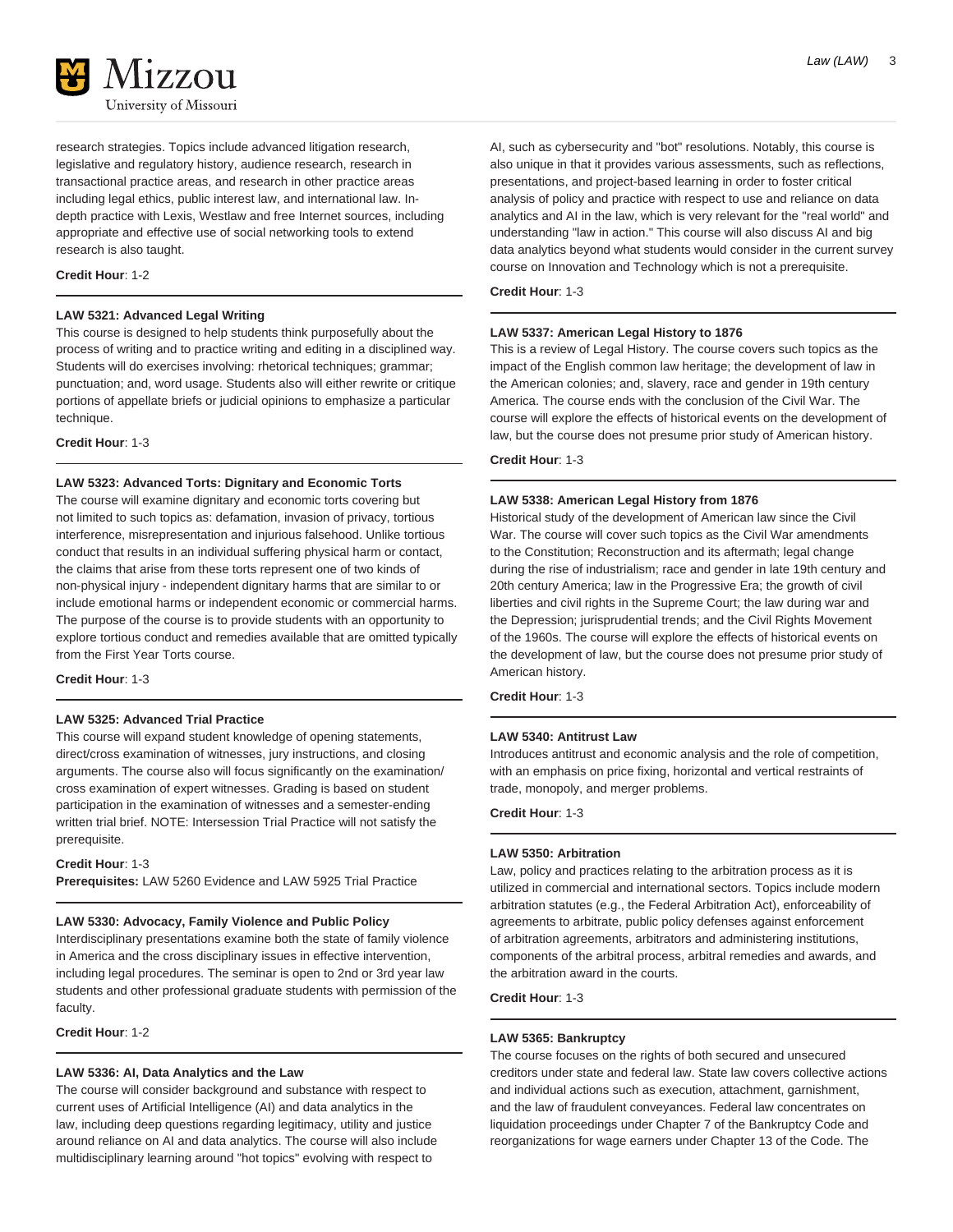

course will include, as time permits, an introduction to the business reorganization provisions of Chapter 11.

**Credit Hour**: 1-3

# **LAW 5370: Basic Business Principles for Lawyers**

This course is designed for students who want to understand the language and practices of business regardless of whether they contemplate being a business lawyer or not. All lawyers, regardless of their specialty, regularly encounter the language and concepts of business. The purpose of the class is to provide law students with little or no business knowledge or background with the information they need to practice law effectively in a business environment. This class is intended to educate students to be comfortable with business concepts regardless of their prior background. So liberal arts undergraduates should feel comfortable taking this class.

**Credit Hour**: 1-3

# **LAW 5375: Basic Federal Income Taxation**

The course is designed to introduce students to the income tax considerations that arise in a variety of legal contexts and is also beneficial for students not planning to pursue a career in tax. Topics covered are federal income tax problems of individual taxpayers; nature of income; when and to whom income is taxable; exclusion from tax base; deduction; tax effects of exchange or other disposition of capital assets.

**Credit Hour**: 1-4

# **LAW 5392: Business, Entrepreneurship, and Tax Law Review**

The Business, Entrepreneurship, and Tax Law Review (BETR) is affiliated with the Center for Intellectual Property and Entrepreneurship (CIPE). The BET Review journal will give students an opportunity to hone their legal research and writing skills, as well as their leadership skills as editors of the journal, on contemporary issues in growing areas of legal practice. It will also provide an outlet for the publication of articles stemming from symposia and a colloquium series that will be held on topics in the fields of intellectual property, entrepreneurship, and tax. Graded on S/U basis only.

# **Credit Hour**: 1-2

# **LAW 5395: Business Organizations**

The course is the law school's foundation course in business law. Topics covered include the study of agency, partnership, limited partnerships, limited liability partnerships, limited liability companies, and corporations. It is recommended for students in all areas of interest. The course is a prerequisite for several advanced electives in business law.

**Credit Hour**: 1-4

# **LAW 5410: Children and the Law**

The course covers the status, rights and obligations of children in contemporary American law; civil proceedings and criminal prosecutions alleging child abuse or neglect; foster care; termination of parental rights; juvenile protective legislation; and delinquency. Emphasis is placed on juvenile justice doctrine, policy and practice issues and the historical and contemporary operation of juvenile and family courts.

**Credit Hour**: 1-3

# **LAW 5415: Constitutional and Civil Rights Litigation**

The course provides advanced analysis of the protection of civil liberties that derive from the United States Constitution and federal statutes. The statutes which will be covered most extensively include the Reconstruction Era laws now codified at 42 U.S.C. Sections 1981, 1983 and 1985; the Rehabilitation Act of 1973; Title IX of the Educational Amends. of 1972; and, Titles II and VI of the Civil Rights Acts of 1964.

**Credit Hour**: 1-3

### **LAW 5416: Clean Energy Law and In-House Practicum**

This course will provide an overview of the laws and policies impacting the deployment of various forms of clean energy, while also providing a practicum focused on the skills needed to succeed in the role of inhouse counsel. Approximately 60% of each class will focus on a different clean energy legal topic, and each class will end with a discussion of a specific aspect of the role of in-house counsel, with examples and applications related to the cases/regulations/industries being studied. Certain classes will also include short guest talks from clean energy inhouse attorneys and other energy professionals. Students will use a real-world company as a case study to examine legal issues and risks impacting their business models. During the course, students will be required to select at least three "corporate case study companies" as the basis for an email memo assignment written from the perspective of in-house counsel. The course's final assignment will require students to pick one company for a longer issue analysis memo and in-class verbal presentation, mimicking a verbal briefing to a corporate executive summarizing the key points of the issue analysis memo.

**Credit Hour**: 1-3

# **LAW 5420: Client Interviewing and Counseling**

The course covers the nature and conduct of the counseling process including basic interviewing techniques, psychological factors affecting the interview process, facilitating and structuring the interview, clarification of statements and ascertaining legal issues, and dealing with client resistance and hostility. Graded on S/U basis only.

**Credit Hour**: 1-3

# **LAW 5425: Clinical Skills**

The course provides the skills training for students enrolled in the Criminal Clinic. Lectures and simulations are designed to facilitate student skills in case preparation and presentation and client representation. The course provides students with experience in addressing ethical concerns, conducting fact investigation, client interviewing and counseling, drafting legal documents, direct and cross examination, and, making and responding to objections. (Not available to students on probation).

# **Credit Hour**: 1-4

**Prerequisites:** LAW 5260 Evidence and LAW 5280 Professional Responsibility

**Corequisites:** LAW 5470 Criminal Clinic and LAW 5475 Criminal Clinic Writing Project

# **LAW 5430: Commercial Real Estate Leasing**

The course is a seminar focusing on the study of selected topics involved in the negotiation, drafting, and interpretation of commercial real estate leases. Topics will include but are not limited to: rental provisions, defining the premises, use of the premises, condition of the premises,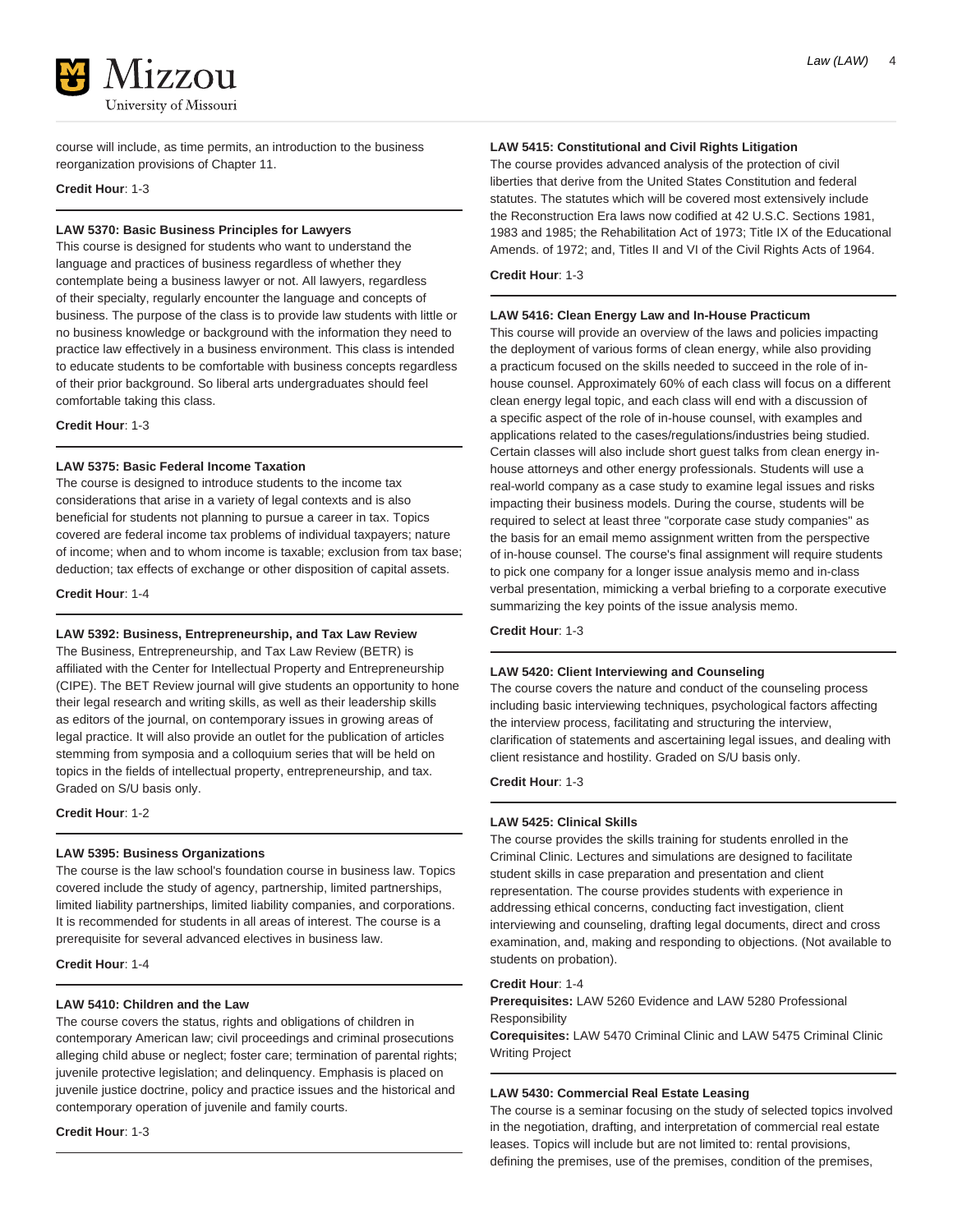

assignments and subleases, maintenance and repairs, casualty insurance, default/remedies, and collateral lease documentation. The course looks at the various parties involved in the process of commercial real estate leasing, their respective interests, and the dynamics of the negotiation and drafting process in which these parties memorialize their respective interests in the lease document. There is a heavy focus upon the careful reading, review, negotiation and revision of the lease document. Grading is based upon a series of exercises involving document review, negotiation, and drafting, and includes both individual and group work.

# **Credit Hour**: 1-3

**Prerequisites:** LAW 5856 Real Estate Finance, or LAW 5858 Real Estate Transactions, or LAW 5697 Landlord/Tenant Law and Practice

# **LAW 5435: Comparative Law**

The course examines the differences and similarities between the major legal systems of the world, focusing on distant areas of substantive and procedural law to demonstrate diverse methods of addressing similar legal issues. The course includes a discussion of the historical distinctions between the common and civil law traditions but also moves the analysis forward to address more recent legal innovations and the recognition of new groupings of legal systems. Students will leave the class with a solid understanding of (1) how U.S. legal principles compare to approaches used elsewhere and (2) the uses and benefits of the comparative approach. Principles taught in this course will be equally applicable to those who anticipate practicing domestic U.S. law as well as those who expect to develop an international practice. No foreign language skills are necessary for this course.

**Credit Hour**: 1-3

#### **LAW 5440: Complex Litigation**

The course will examine principles and practical techniques relevant to complex civil cases. Building on civil procedure, the course will focus on litigation involving multiple parties and/or multiple jurisdictions. Each student will be required to complete several drafting assignments.

**Credit Hour**: 1-3

# **LAW 5450: Conflict and Conflict Management**

The course is designed to give lawyers a better understanding of the meaning and dynamics of conflict, so that they may better understand their client's situations, as well as the mechanisms that may be most appropriate to the resolution of any particular dispute. The course draws its theoretical teachings from a variety of disciplines beyond law: psychology, sociology, anthropology and economics.

**Credit Hour**: 1-3

# **LAW 5454: Contract Drafting**

The course teaches students the principles of drafting commercial agreements. Although the course will be of particular interest to students pursuing a corporate or commercial law career, the concepts are applicable to any transactional practice. Students will learn how transactional lawyers translate business deals into contract provisions, as well as techniques for minimizing ambiguity and drafting with clarity. Through a combination of lecture, hands-on drafting exercises and extensive homework assignments, students will learn about different types of contracts, other documents used in commercial transactions, and the drafting problems that contracts and other documents present.

Course will also focus on how a drafter can add value to a deal by finding, analyzing and resolving business issues. Grades will be based on the graded assignments, good faith completion of the ungraded assignments, and class participation.

**Credit Hour**: 1-3

# **LAW 5455: Copyright Law**

The course examines the nature of copyright law; common law misappropriation; scope of common law copyrights; the Copyright Revision Act of 1976 as amended; formalities of registration (fixation, copyright notice); copyrightable subject matter; originality; exclusive rights of copyright owner; scope of copyright protection; substantial similarity and infringement; fair use; joint and composite works; duration, renewal, termination, transfer; remedies; artists moral rights; federal preemption; international protection; copyrightability of computer software; and, copyright issues on the internet.

**Credit Hour**: 1-3

#### **LAW 5465: Corporate Taxation**

The course provides an in-depth study of the federal income taxation of corporations and their shareholders, including the tax aspects of forming and capitalizing a corporation, corporate distributions, redemptions, and taxable and tax-free corporate liquidations. This course will be taught using the problem method of instruction.

#### **Credit Hour**: 1-3

**Prerequisites or Corequisites:** Must have taken or be currently enrolled in LAW 5375 Basic Federal Income Taxation

**Prerequisites:** LAW 5375 Basic Federal Income Taxation

# **LAW 5470: Criminal Clinic**

The Criminal Clinic is available during both the Fall and Winter semesters. It can only be taken once. Enrollment is limited to 8 students per semester. Students must also enroll in Clinical Skills and Criminal Clinic Writing Project and have completed, or be enrolled in, LAW 5280 Professional Responsibility and LAW 5260 Evidence. (Not available to students on probation).

#### **Credit Hour**: 1-5

**Prerequisites:** LAW 5280 Professional Responsibility, LAW 5260 Evidence. Students must have prior permission of professor

# **LAW 5475: Criminal Clinic Writing Project**

This is the Writing Section accompanying course LAW 5470.

**Credit Hour**: 1-2

# **LAW 5477: Criminal Justice Administration**

The course examines the justice system's processing of formal criminal cases from the point at which a defendant is formally charged and going forward. The course reviews the processing and adjudication of criminal cases. Topics include the defendant's rights under the Sixth Amendment (e.g. jury trial, speedy trial, confrontation clause, and compulsory process rights); Eighth Amendment issues (e.g. bail and cruel and unusual punishment); criminal discovery (e.g. the prosecutor's Brady obligation to provide exculpatory evidence to defendants); expert witnesses; pretrial and trial publicity; plea bargaining; sentencing (e.g. use of discretionary guidelines and minimum mandatory systems); and appeals. This will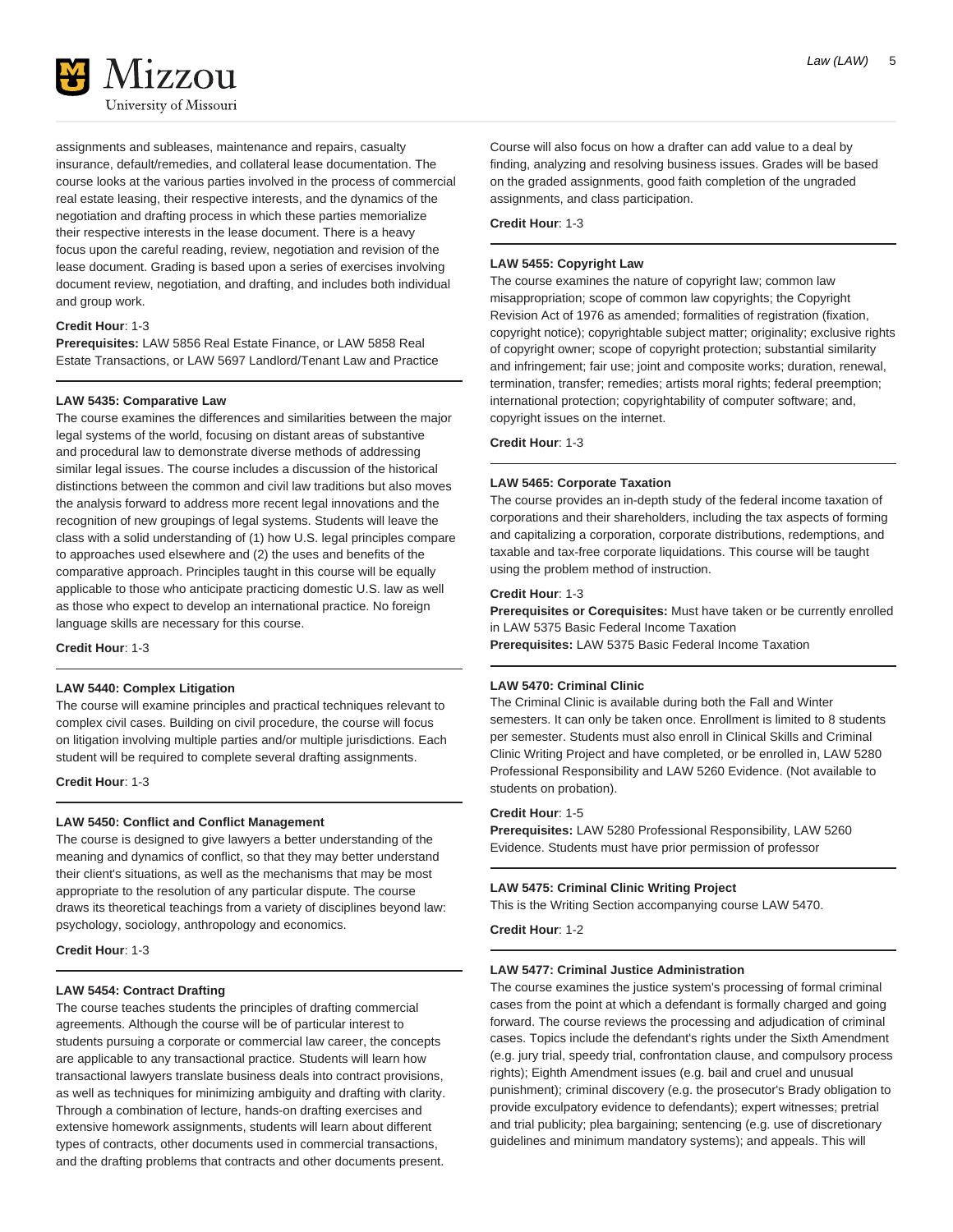

be both an advanced criminal procedure course (similar to "bail to jail" courses at other law schools) and an advanced criminal law course.

### **Credit Hour**: 1-3

**Recommended:** successful completion both LAW 5035 Criminal Law and LAW 5240 Criminal Procedure before taking this course

# **LAW 5485: Cross-Cultural Dispute Resolution**

The course will focus on the impact culture can have on the private ordering of disputes. Culture affects communication, perceptions regarding conflict and methods for resolution. As the world becomes more interrelated and Missouri and the U.S. more diverse, lawyers need to be prepared to resolve problems across cultural lines. 20-25% of the grade will come from timely attendance and class participation.

**Credit Hour**: 1-3

# **LAW 5496: Deal Skills Class**

The course introduces students to business and legal issues common to commercial transactions. Class will emphasize the thought process involved in, and required by, the practice of transactional law, skills such as interviewing, counseling and communicating with your client, understanding business issues and drafting contract provisions to reflect those issues, negotiation deals and managing a transaction closing. Simulation exercise, in-class role-play and lectures, out-of-class due diligence, negotiation and other exercises.

#### **Credit Hour**: 1-3

**Prerequisites:** Either LAW 5395 - Business Organization or LAW 5454 - Contracting Drafting. Students cannot enroll concurrently in Corporate Finance and Deal Skills. Students who have completed Deal Skills are precluded from enrolling in Corporate Finance. However, students are allowed to enroll in Deal Skills even if they have already taken Corporate Finance

# **LAW 5497: Death Penalty Law**

The course will focus primarily on the U.S. Supreme Court's capital punishment jurisprudence over the past 35 years or more, with particular attention to how it has shaped state statutory schemes and legal argumentation in capital sentencing trials.

**Credit Hour**: 1-3

# **LAW 5516: Dispute Resolution in the Digital Age**

The course will explore the need for expanded and equalized access to remedies in consumer cases, and how the internet opens doors to online dispute resolution ("ODR") systems that utilize cost-effective negotiation, mediation, and arbitration processes for resolving complaints. ODR has its drawbacks, but it can be especially effective and satisfying for low dollar claims such as those in most consumer contexts because of its efficiencies. ODR also has potential to ease power imbalances that have hindered market regulation. Accordingly, this course will look at the various systems currently used by major companies such as eBay, as well as the rules and treaty developments in global markets. We also will do ODR simulation exercises, led by Colin Rule, who has been a leader in creating ODR systems. The class also will include deep consideration of both the potential and drawbacks of ODR systems. All ODR processes are not beneficial, and thus we will also discuss development of best practices and question policy directions.

### **Credit Hour**: 1-4

# **LAW 5525: Education Law**

This course examines the application of discrete doctrines from criminal law, constitutional law, juvenile law, employment law, and disability law to the legal problems facing American schools. Students will explore the ways in which the objectives of these discrete legal doctrines either promote or interfere with our educational policies. Substantive areas of concentration include state regulation of education; freedom of speech, association and religion; equal educational opportunity; employment of teachers; and discipline of students.

### **Credit Hour**: 1-3

#### **LAW 5530: Elder Law**

This course address legal issues impacting older individuals, including discussion of government benefits (Social Security, Medicaid, Medicare, Supplemental Security Income), long-term care (types, contract issues, civil rights, and financial planning), guardianship and conservatorship, planning for incapacity, and health care decisions at the end of life. The course emphasizes planning techniques for the average client. Grade will be based on a short paper and take-home exam. The course may be taken for writing credit.

**Credit Hour**: 1-3

# **LAW 5532: Election Law**

Election Law has become more important in recent years. This course will introduce students to the many theoretical and practical constitutional, statutory, common law, and policy issues that accompany the franchise, including: legislative districting, voting rights, campaign finance, political parties, interest groups, direct democracy, and alternative democratic structures. The course will emphasize federal law, but will also address Missouri state law as appropriate.

# **Credit Hour**: 1-3

# **LAW 5534: Electronic Discovery**

This course provides an in-depth treatment of the legal, technical, and cost management issues involving electronically stored information ("ESI") in civil litigation. Covers the 2006 FRCP ESI amendments (Rules 26 meet and confer, 34, production, and 37 sanctions), FRE 502 (privilege review and production), state e-discovery rules, the rapidly developing ESI case law, and emerging best practices from the Sedona Conference Cooperation Proclamation, the Electronic Discovery Reference Model, and other E-discovery authorities. Practice drafting litigation holds, preservation orders, and related e-discovery documents regularly used in civil litigation. Grading is based on student projects and a final examination.

**Credit Hour**: 1-3

#### **LAW 5537: Emotional Intelligence in Law**

Success in law requires more than substantive legal knowledge. It also requires self-awareness, or "emotional intelligence," by the lawyer in order to be able to operate effectively in a complex and nuanced legal environment. This course is designed to help students develop their emotional intelligence by cultivating such personal and social competencies as personal and social awareness, understanding of motivation, empathy and social skills.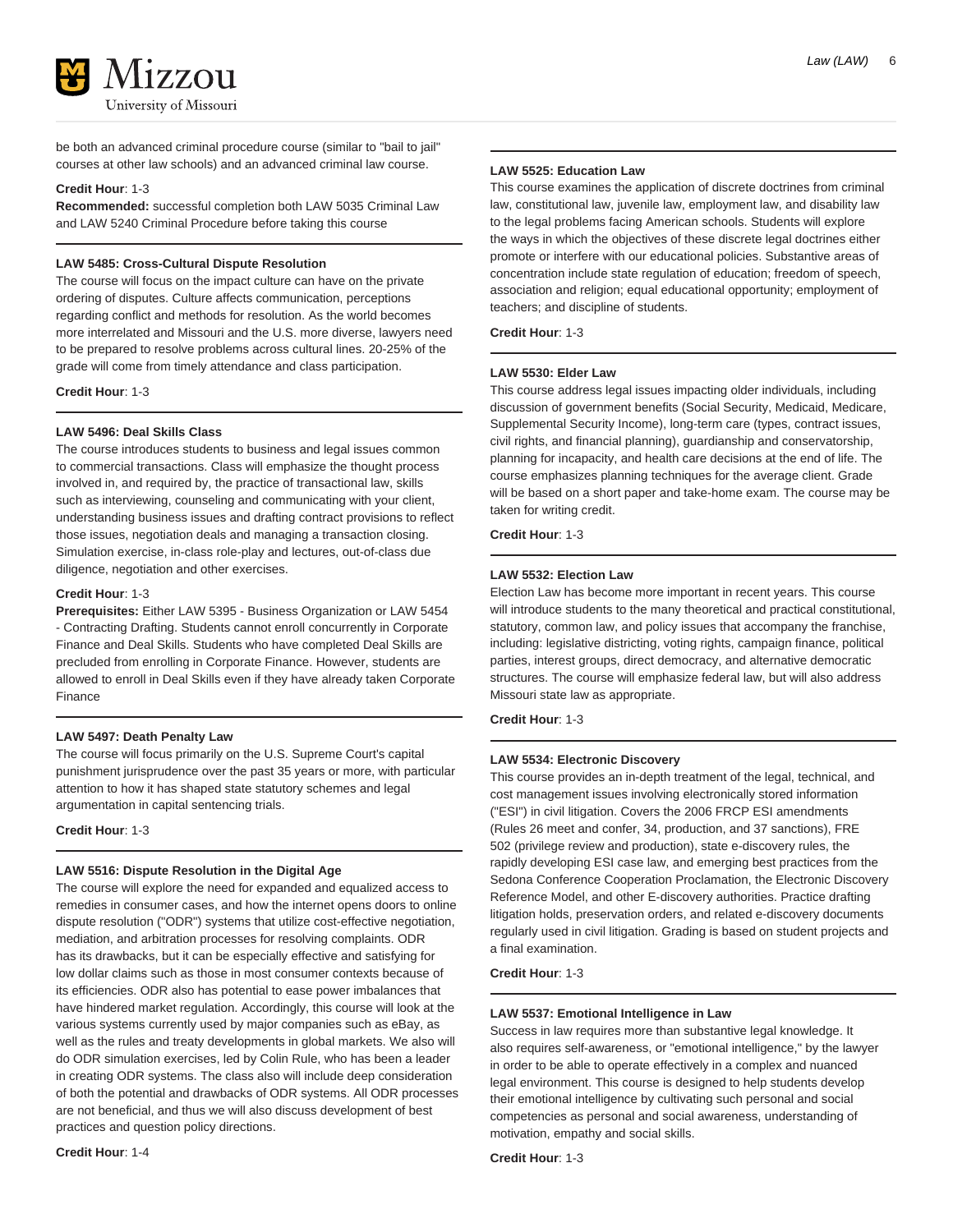

### **LAW 5540: Employment Discrimination**

This course examines the laws which prohibit discriminatory practices in employment. Title VII is the primary focus, but coverage is also given to the Equal Pay Act, the Americans with Disabilities Act, and the Age Discrimination in Employment Act. Additionally, the course addresses the administrative process available for dealing with employment discrimination complaints, the prima facie case requirement and burden shifting analysis used in civil rights cases, and affirmative action requirements.

### **Credit Hour**: 1-3

### **LAW 5543: Employment Law**

Employment Law focuses on the legal relationship between employers and employees in the non-unionized workplace. The course will survey a variety of issues regarding the establishment, maintenance and termination of the employment relationship. For example, the course will cover the common law aspects of that relationship, particularly contracts and torts. It will examine statutory modifications of the common law in areas such as wage and hours, pensions, whistle-blower protection, unemployment insurance, workers compensation, and health and safety.

**Credit Hour**: 1-3

# **LAW 5544: Entrepreneurship Legal Clinic**

The Entrepreneurship Legal Clinic (the "ELC") combines business law issues, intellectual property, and transactional experiential learning. The ELC explores the lawyer's role as counsel to entrepreneurs engaged in early-stage ventures. Students will survey the legal and business issues encountered by entrepreneurs and develop the practical skills necessary to effectively represent them, including client interviewing and counseling, entity formation and planning, governance issues, employee issues, intellectual property analysis (except patents [presently]), and contract drafting. Students will work on actual client matters approved by the ELC's Supervising Attorney. Students must have the Supervising Attorney's permission to enroll, and they must satisfy the Requisites listed below. The Clinic is graded and enrollment is limited.

### **Credit Hour**: 1-4

**Corequisites:** LAW 5280 - Professional Responsibility **Recommended:** LAW 5395 -Business Organizations

# **LAW 5555: Estate Planning**

Applies substantive law learned in Estates and Trusts and Basic Income Tax to the drafting of estate planning documents and related documents typical of those used in law practice. Grade based entirely on student projects.

**Credit Hour**: 1-4 **Prerequisites:** LAW 5560 and LAW 5375

# **LAW 5560: Estates and Trusts**

Wills: probate process and will contests, intestate succession; restrictions on testation; execution, revival of wills; integration, incorporation by reference, events of independent significance; will substitutes; will construction; family protection.. Trusts: elements and creations; modification and termination; beneficial interests; charitable trusts; trust construction; powers of appointment; trust administration and fiduciary duties.

### **Credit Hour**: 1-4

### **LAW 5570: Externship**

The Externship offers students an opportunity to develop the skills necessary to bridge the gap between law school and law practice. Through the Externship, students prepare for "effective and responsible participation in the legal profession" (ABA Std. 301) by applying the core concepts learned in law school courses to the challenges presented in the actual, in-office practice of law. Details concerning the requirements and structure of the course are available at the Externship webpage. Students cannot take more than 6 hours of Externship credits, except in the Semester-in-Practice program and subjected to the additional limitations of that program. Credits earned in Landlord/Tenant Practicum count toward that 6-hour Externship limit. Graded on S/U basis only.

**Credit Hour**: 1-9

# **LAW 5575: Family Law**

After surveying the variety of family arrangements in contemporary America and central issues concerning the practice of domestic relations law, this course covers marriage; dissolution; distribution of martial property; alimony; child custody' visitation and support; post-dissolution disputes over custody and child-rearing; non-marital families and nonmarital children; private agreements in family law; and alternative dispute resolution in collaboration with other professions in client representations, and ethical and policy issues.

**Credit Hour**: 1-3

# **LAW 5579: FDA Law and Policy**

The Food and Drug Administration regulates roughly one quarter of the consumer economy in the United States. This course will introduce students to the basic principles of federal food and drug law, examining how significant doctrines of other bodies of law (such as constitutional law, administrative law, criminal law, tort law, antitrust law, and intellectual property law) have been elaborated and applied in this highly regulated setting. We will focus largely on medical products (pharmaceuticals, biotechnology, and medical devices) and nutritional supplements (a kind of "food") but from year to year there may also be units considering regulation of conventional food, cosmetics, tobacco products, and other categories of product regulated by FDA. We will explore the complex intersection of legal, ethical, policy, scientific, and political considerations that underlie FDA's regulatory authority, its policymaking, and its enforcement activity. Students will be assessed on the basis of class participation (which will weigh heavily) and a substantial writing project that involves research on a food and drug issue selected by the student (and approved by the professor). The course will be helpful preparation for students on a variety of career paths whose work may at some point involve clients, or opposing parties, regulated by FDA.

# **Credit Hour**: 1-3

**Recommended:** (LAW 5220) Constitutional Law, (LAW 5310) Administrative Law, and (LAW 5640) Intellectual Property would be helpful

**LAW 5580: Family Violence Clinic: Individual and Social Justice** Rule 13 certified law students represent needy abused women and children in 13 rural Missouri counties. Students obtain orders of protection in adult abuse courts, and appear in protective custody cases in juvenile courts. Weekly debriefings may include interprofessional graduate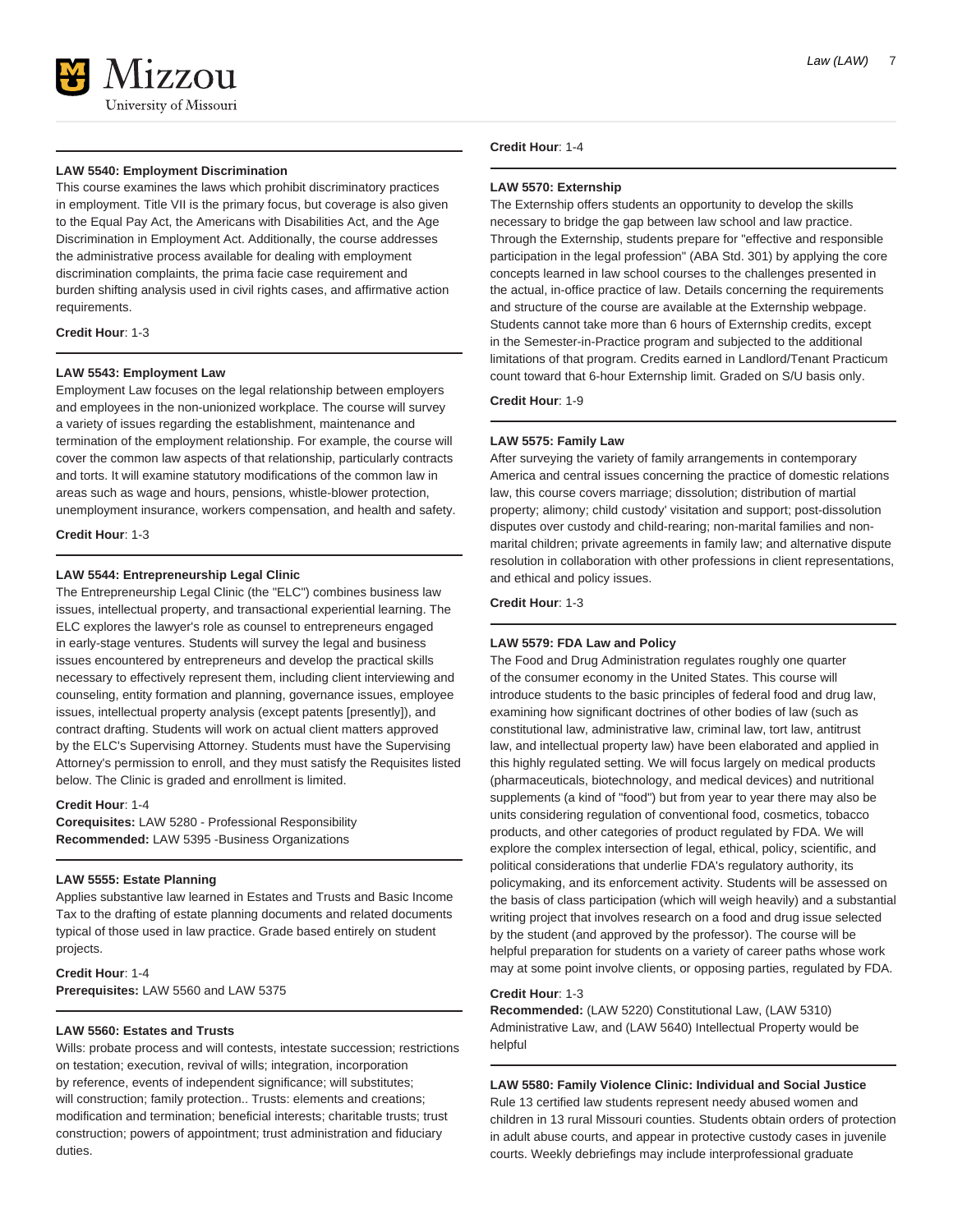

students. Law students must complete LAW 5330 Advocacy, Family Violence and Public Policy before or during their clinical experience. (Not available to students on probation).

#### **Credit Hour**: 1-4

**Prerequisites:** LAW 5280 Professional Responsibility **Corequisites:** LAW 5330 Advocacy, Family Violence and Public Policy **Recommended:** LAW 5260 Evidence

### **LAW 5585: Federal Courts**

This course considers the structure and powers of the federal courts and their relationship to the political branches and to state courts. Topics covered may include justiciability, congressional authority to define and limit federal court jurisdiction, federal common law and implied rights of action, the application of state law in federal court, abstention, civil rights actions and immunities of state officials and governments, and habeas corpus. The course focuses on structural constitutional considerations relating to separation of powers among the three branches of the federal government as well as the federalism relationship between the federal government and state governments.

### **Credit Hour**: 1-3

**Prerequisites or Corequisites:** LAW 5220 Constitutional Law

# **LAW 5590: Freedom of Speech and Association**

A study of the rights of speech and association under the First Amendment of the United States Constitution. Major Supreme Court decisions regarding freedom of speech, including content-based and content-neutral restrictions of speech, regulation of commercial speech, regulation of obscenity and pornography, regulation of speech in public and private fora, libel and privacy law, forced association with persons or ideas, and subsidization of speech.

#### **Credit Hour**: 1-3

# **LAW 5591: Food Law and Policy**

This course examines the laws that govern food safety and food labeling, and considers how well this network works to protect American consumers. It also considers current issues affecting the global food system. Representative topics include recent food safety problems such as tainted meat and salmonella contamination of eggs; food labeling issues such as the use of the term "grass fed" in meat labeling and the use of GMO seed; organic standards; government efforts to address the obesity problem; urban food deserts; animal welfare concerns; the regulation of pet food, and the like. Specific topics addressed each semester will depend on current events and recent legal developments. Students will be graded on the basis of research paper and class participation. The course will often include a writing section designed to meet the upper-level writing requirement. The course may be offered from time to time as a paper-only course, designed to meet the upperlevel writing requirement.

**Credit Hour**: 1-3

# **LAW 5592: Firearms Law**

This class will examine the historical development and modern context of the regulation of firearms. Although emphasizing domestic law, some international and comparative perspectives will be examined. The class may be taken for writing credit.

**Prerequisites:** LAW 5220 Constitutional Law

#### **LAW 5595: Gender, Race, Sexuality and the Law**

A study of the treatment of gender by the legal system. Topics will include a survey of writings by influential feminist legal scholars, historians and social scientists; a comparison of different theoretical frameworks; and an overview of substantive law and the latest legal developments involving gender. The primary aim of the course is to study various feminist theories to discern how gender is viewed by today's lawmakers and courts.

# **Credit Hour**: 1-3

### **LAW 5614: Health Law**

The Health Law course provides an introduction to a range of fundamental legal issues involved with the delivery of health care in the United States. Broadly speaking these issues fall in three categories: the provision of health care, the financing of health care, and the availability of health care. The course will usually cover at least the physician-patient relationship, the regulation and liability of health care providers and institutions, and basics of healthcare financing. In any particular year it might also consider other topics such as public health law (relating to measures intended to improve the health of the population as a whole); fraud and abuse; quality, access, and choice, including issues of equity and discrimination; reproductive rights; health information privacy; bioethical issues (such as assisted dying and treatment of those without decision-making capacity); and regulation of research involving human subjects. Health law occurs at the intersection of public policy (including public health policy) and the deeply personal, and it raises fundamental issues about the role of government and the rights of the individual, which themselves intertwine with social, economic, cultural, and ethical forces in this country. Students in the course will grapple with these issues as they work through the material.

# **Credit Hour**: 1-4

**Recommended:** LAW 5310 Administrative Law may be helpful

### **LAW 5615: Health Law: The Regulation of Providers**

An examination of the law governing the interactions between patients and their health care providers. The course will focus on rules governing the duty to treat, confidentiality, informed consent, medical malpractice liability, institutional vicarious liability, managed care liability, conditions of participation in federal programs like Medicare and Medicaid, fraud and abuse, and ERISA preemption. The course will cover antitrust and self-policing aspects of professional associations. The class also covers selected elements of public health law.

**Credit Hour**: 1-3

# **LAW 5620: Immigration Law**

A study of the development of U.S. immigration and refugee law and policy, with emphasis on current immigration problems and issues. Recent changes in the immigration laws, and future trends in dealing with increasing immigrant pressure.

**Credit Hour**: 2-3

### **LAW 5632: Innocence Project Clinic**

This is a joint clinic among the MU and UMKC law schools, and The Midwest Innocence Project, a non-profit organization. Law students will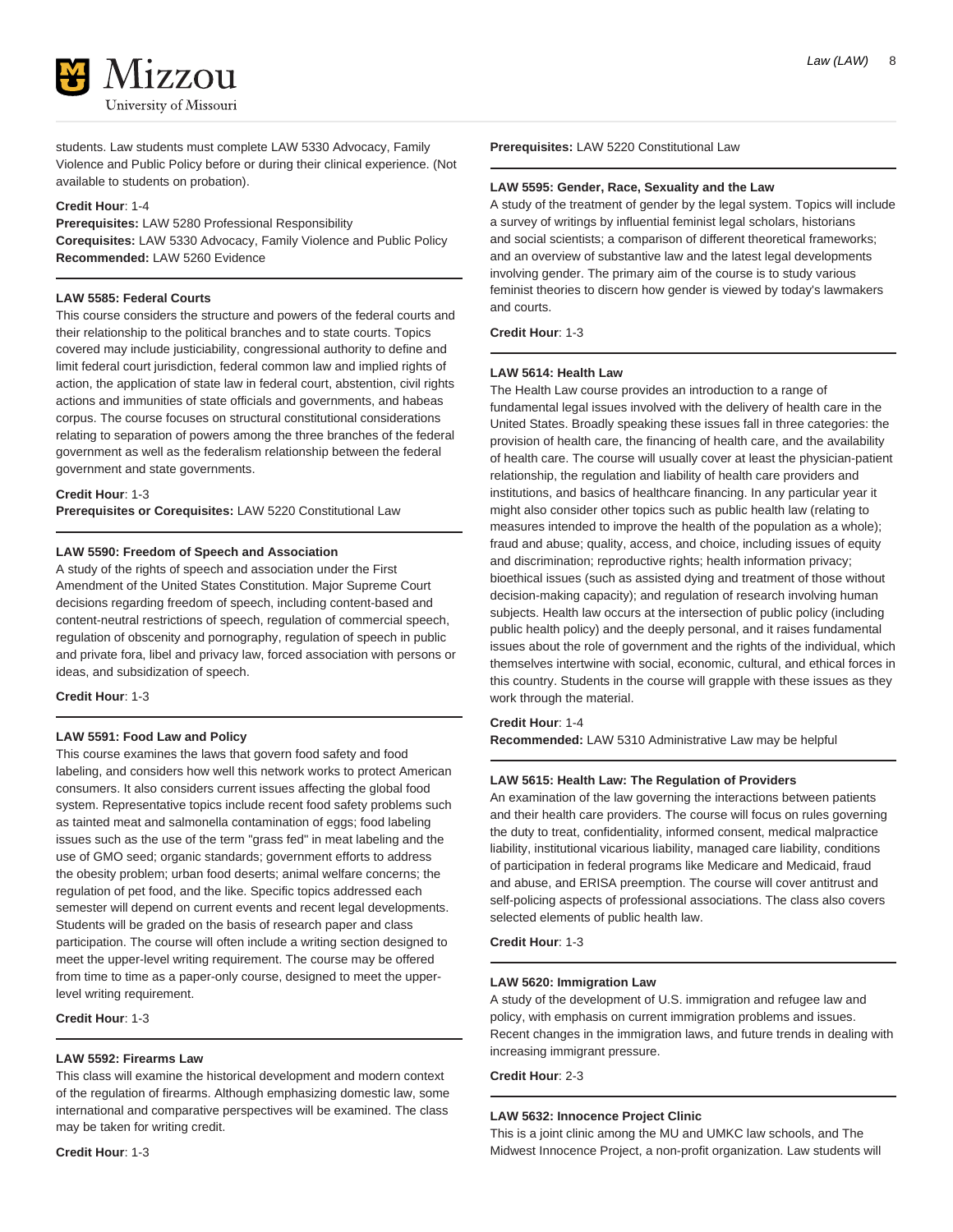

work under the supervision of the Clinic Director, a practicing lawyer, on cases of possible actual innocence from six states. Graded on S/U basis only.

### **Credit Hour**: 1-4

**Prerequisites:** LAW 5946 Wrongful Convictions

### **LAW 5634: Innovation and Technology in the Practice of Law**

As in other industries, the legal profession is undergoing substantial disruption. Pressure to reduce client costs in the private sector and longstanding access to justice constraints in the public sector have fueled innovation through technology and redesign of traditional legal service models. The course surveys topics at the intersection of law and technology such as artificial intelligence, Blockchain, cybersecurity, data privacy, electronic discovery, social media, and smart contracts; established law practice tech applications including practice management software and document automation; and evolving machine learning and data analytics tools to future proof law. Innovations in the delivery of public sector legal services are considered. Throughout the course, students will experience and evaluate practice tools that are essential for a lawyer's technology competency.

**Credit Hour**: 1-3

# **LAW 5640: Intellectual Property**

This course is an introduction to the four broad areas of intellectual property. Students will learn about intellectual property, contract, and tort knowledge gained from the first year curriculum. The course will cover trademarks, trade secrets, patent law, and copyright law. Thus, the course will cover how one obtains the special property rights called the copyright, patent, trademark contract. Further, the course will cover how these intellectual property rights are protected from the tortious act of infringement, as well as any defense to infringement it is important to note that this introductory class cannot be used to satisfy any of the requirements for the Intellectual Property certificate; nor is this introductory course substitute for the more in-depth coverage offered by Patent Law and Policy, Copyright Law or Trademark Law. Rather, it is designed to allow students to explore basic intellectual property issues and to meet any prerequisites for Cyberspace Law, Software Law and International Intellectual Property. Students may find that taking this introductory course complements the rest of the intellectual property curriculum. Class participation and preparations is required, as is class attendance. An exam and several small written projects will be required.

**Credit Hour**: 1-3

# **LAW 5652: International Commercial Arbitration**

This course offers a study of arbitration as a dispute resolution process for international trade and business disputes. The course reviews ad hoc and institutional arbitration, the authority of arbitral panels, enforcement of agreement to arbitrate, challenging arbitrators, procedure and choice of law in arbitral proceedings, the enforcement of international arbitral awards. Special attention will be given to the international convention on the recognition and enforcement of international arbitral agreements and awards (New York Convention) and the UNCITRAL (U.N. Commission of International Trade Law) arbitral rules and model law. The course focuses on commercial arbitration as an international practice and not on arbitration under any particular national system. Students will participate in a hypothetical arbitration matter, beginning from the development of the claim to preliminary proceedings, the arbitration hearing, and ending with the arbitrators' award.

# **Credit Hour**: 2-3

#### **LAW 5660: International Human Rights**

The purpose of this course is to enable students to develop a basic understanding of the concept of international human rights law and the role played by international and regional organizations, states and private actors in defining and enforcing human rights. Beginning with the historical origins of human rights, the course will examine the international regional human rights instruments and institutions that form the sources of human rights law (the UN system, including the Charter and treaties, European, African and Inter-American human rights regimes). It will also examine the role of non-governmental organization, the International Criminal Court and International humanitarian law (the law of war), and the interaction between US civil rights law and International human rights. Throughout the course, students will be introduced to important critical themes of human rights, including: the distinctions between public and private acts, evolving theories of statehood, sovereignty immunity, cultural relativism, and the western tradition of individual rights, and the relationship between rights and duties. Issues examined will include: political participation and democratization, religious freedom, the use of torture, corporate liability, woman's rights, the right and status of refugees, genocide and war crimes.

**Credit Hour**: 1-3

#### **LAW 5665: International Law**

Introduction to the international legal system, with emphasis on relations between nation-states or international entities. Topics include statehood and recognition, legislative and judicial jurisdiction, human rights and the status of the individual, treaties and international organizations.

**Credit Hour**: 1-3

# **LAW 5677: Internet Law and Practice**

This course will focus on preparing to advise business clients dealing with electronic commerce and internet law issues. There is no technological background requirement or prerequisite to take the class. We will explore a variety of themes including the control over the internet by both government and private actors; how online activities differ from their off-line counterparts; and how the laws should react to new forms of interaction and social structures found online. Specific doctrinal topics include problems of digital authorship and publication including rights of anonymity, copyrights, trademarks, defamation and other torts; sales and licensing of products; marketing, advertising and data-mining, including privacy issues; jurisdiction over online actors; and cyber-squatting. Grades will be based on the final exam and an optional short paper.

**Credit Hour**: 1-3

#### **LAW 5680: Journal of Dispute Resolution**

Credit for work as prescribed by the faculty for members of the Journal of Dispute Resolution. Graded on S/U basis only.

**Credit Hour**: 1-3

#### **LAW 5691: Jury Instructions**

Theoretical and practical aspects of jury instructions (including general and special verdicts) at trial are presented from the perspectives of the judge, counsel, the jury, and the court of appeals. The course will involve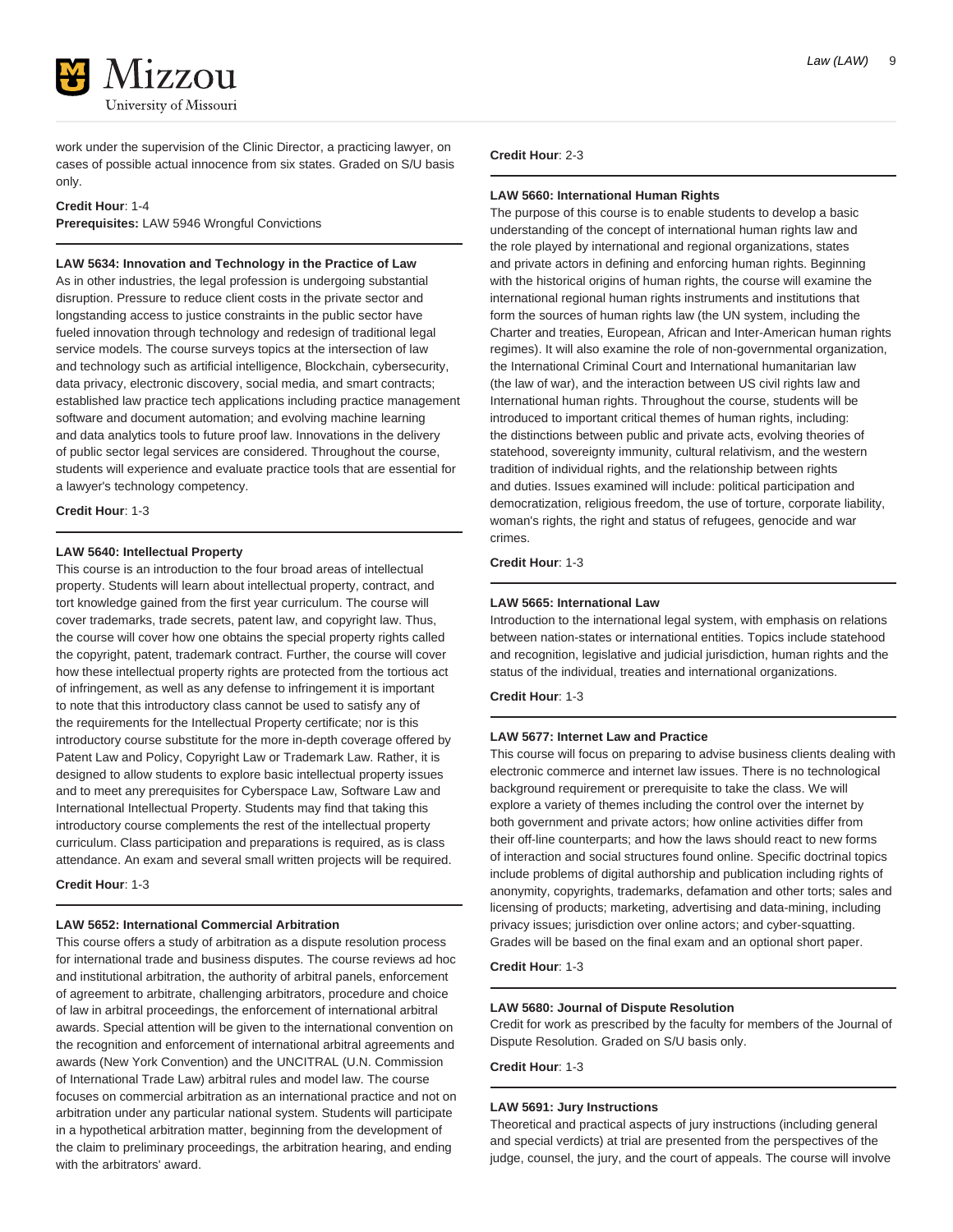

the students in researching and drafting instructions, using pattern instructions, observing or participating in a simulated jury instruction conference, and writing an appellate court opinion that describes what the student has learned during the course.

# **Credit Hour**: 1-3

# **LAW 5695: Labor Law**

The regulation of relations between employers and labor unions at common law and under federal and state legislation; primary emphasis on the National Labor Relations Act, as amended.

**Credit Hour**: 1-3

# **LAW 5697: Landlord Tenant Law and Practice**

This course focuses primarily on litigation under the Missouri Landlord Tenant statute and under federal administrative regulations governing public entities which provide housing and housing subsidies to lowincome people including the processes for litigating against such entities. The course will address proper pleading, relevant evidentiary issues, and requisite settlement skills/strategies. This course is available to all 2L's and 3L's and requires Rule 13 certification. The course is required for all students enrolled in the Landlord/Tenant Practicum.

### **Credit Hour**: 1-3

# **LAW 5698: Landlord/Tenant Practicum**

The Landlord-Tenant Practicum serves indigent individuals in Mid-Missouri. A Mid-Missouri Legal Services Corporation staff attorney supervises Rule 13 certified law students representing tenants including but not limited to those who are being evicted and/or who wish to sue their landlords for habitability or security deposit non-return. Students may also represent tenants who reside in public or subsidized housing in administrative actions brought by or against a Housing Authority. The practicum is graded and enrollment is limited. Credits earned in the Landlord/Tenant Practicum count toward the 6-hour Externship limit.

# **Credit Hour**: 1-3

**Prerequisites or Corequisites:** LAW 5697 Landlord/Tenant Law and Practice

**Corequisites:** LAW 5280 Professional Responsibility

# **LAW 5700: Land Use Controls**

This course focuses on laws governing the use and development of land. The course examines legal rules and policy considerations related to zoning, subdivision controls, building codes, historic preservation, aesthetic regulation, growth management, eminent domain, nuisance law, regional land use conflicts, development exactions, and environmental land use restrictions.

**Credit Hour**: 1-3

# **LAW 5715: Law and Economics**

Study of the use of microeconomic analysis and methods in influencing the law. Topics: economic analysis of tort, contract and property law, the use and misuse of economics in the common law judging tradition, limitations on the use of economic analysis in law and links between economic analysis and constitutional law/public choice theory.

# **Credit Hour**: 1-3

# **LAW 5717: The Law of Habeas Corpus and Post-Conviction Relief**

Course will cover principles and practices of post-conviction remedies available to collaterally attack a criminal conviction in state and federal courts. Students will prepare post-conviction motions and petitions for a writ of habeas corpus under state and federal rules.

**Credit Hour**: 1-3

# **LAW 5721: Law Practice Management and Technology**

Managing a successful law practice requires time and project management skills, as well as knowledge about the business of practicing law. This course explores the practical and ethical challenges that confront the solo or small firm lawyer. Students will be introduced to a range of resources for the solo and small firm lawyer, and gain practical experience in preparing a business plan, client welcome package, and policies and procedure manual. Material presented is relevant to both the litigation and the transactional lawyer.

### **Credit Hour**: 1-3

**Prerequisites:** LAW 5280 Professional Responsibility

### **LAW 5723: The Law and Practice of Criminal Sentencing**

This simulation-based course examines the substantive law and practical operation of state and federal criminal sentencing systems and seeks to provide students with entry-level competence as advocates in the sentencing phase of criminal cases. Students will participate in a series of simulated sentencing proceedings in state and federal court, acting as counsel for the government or the defendant, or as the sentencing judge. Criminal Procedure and Criminal Justice Administration are recommended, but not required.

**Credit Hour**: 1-4

# **LAW 5730: Law Review**

Credit for work as prescribed by the faculty for members of the Missouri Law Review. Graded on S/U basis only.

**Credit Hour**: 1-3

# **LAW 5745: Legislation**

Study of how statutes are drafted, adopted, and interpreted. The principal focus of the course is on the interpretation of statutes by courts.

**Credit Hour**: 1-3

# **LAW 5748: Life Skills for Lawyers**

Readings and discussions will focus on how members of the class want to live their lives as a lawyer. Students will be asked to examine their law school experience and visualize their place in the legal profession. Various problems faced by lawyers (e.g. the pressure to produce billable hours and dealing with clients) will be discussed. Some of the positive aspects of being a lawyer will be identified. The emphasis will be on what the problems and opportunities mean to you personally and the importance of taking responsibility for your own personal and professional life. (not available to students on probation, except for students classified as 3L students).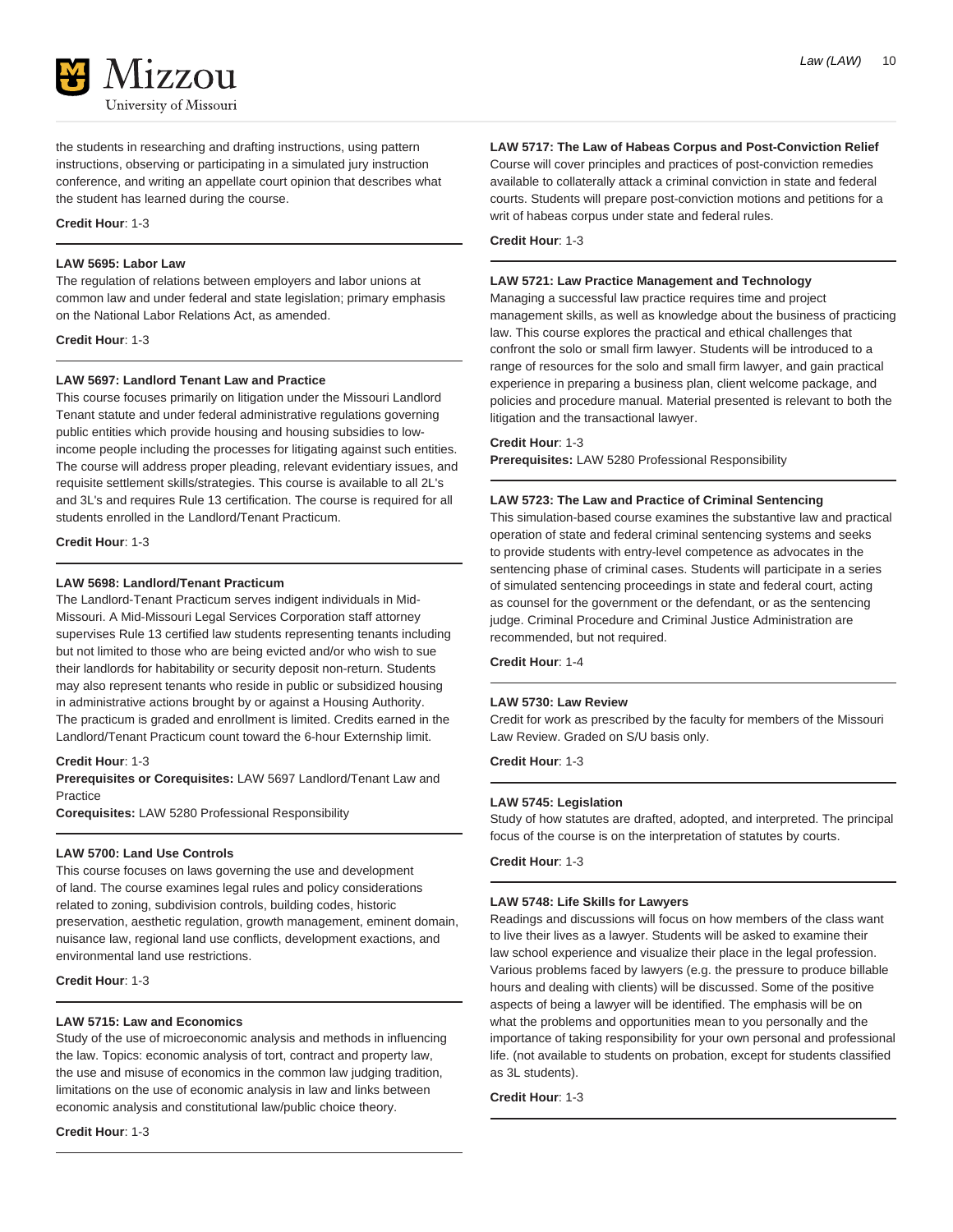# **LAW 5750: Local Government Law**

(same as PUB\_AF 8866). Structure and powers of local government units; state-local relations, including "home rule"; local government finance, including taxation and indebtedness; incorporation and annexation; eminent domain; tort liability; land use controls; labor relations.

# **Credit Hour**: 1-3

# **LAW 5765: Mediation**

A study of the process in which a neutral third party assists others in resolving a dispute or planning a transaction. The course addresses the mediation movement as regards public policy, politics, professional responsibility, malpractice, and negotiation. Students develop mediation and negotiation skills through readings, demonstrations, experimental exercises, and preparation of a case study.

**Credit Hour**: 1-3

# **LAW 5770: Mediation Clinic**

(same as LAW 6970). Students develop and refine mediation skills by observing and participating in simulated and real mediation cases. Graded on S/U basis only.

### **Credit Hour**: 1-2

**Prerequisites:** LAW 5765 Mediation (or concurrent enrollment), or completion of an approved training. Limited to J.D. or LL.M. students in designated semesters

# **LAW 5800: Moot Court I**

Available only for those students participating in the New York City Bar National Moot Court, the National Black Law Student Association Moot Court Competitions, or another moot court competition deemed by the Associate Dean for Academic Affairs to be of similar rigor. Graded on S/U basis only.

# **Credit Hour**: 1-3

# **LAW 5805: Moot Court II**

Available only for those students participating in the New York City Bar National Moot Court, the National Black Law Student Association Moot Court Competitions, or another moot court competition deemed by the Associate Dean for Academic Affairs to be of similar rigor. Graded on S/U basis only.

**Credit Hour**: 1-2

### **LAW 5808: Natural Resources Law**

This course is a foundational survey course in the law and policy related to management of natural resources. Resources covered may include public lands, waters, submerged lands and wetlands, forests, minerals and energy, wildlife and biodiversity and ecosystems. Topics also may include organic statutes establishing certain resource management standards and procedures, generally applicable statutes governing agency behavior, judicial review of agency decisions, integrated management of multiple resources, the use of ecosystem management and conservation methods, and takings.

# **Credit Hour**: 1-3

# **LAW 5810: Negotiation**

Negotiation is an essential skill for most lawyers, regardless of practice area. Lawyers must negotiate with their counterparts, clients, partners, staff, courts, and many others in the course of representing a client. This course provides an in-depth understanding of the different models of negotiation, and practical skill development for meeting the many challenges that negotiation presents.

**Credit Hour**: 1-3

### **LAW 5815: Partnership Taxation**

This course will study the federal income tax treatment of partnerships and other entities treated as partnerships, including limited liability companies. The course will examine partnership formations, contributions to and distributions from partnerships, partnership operations, including special allocations of income and losses among partners, transfers of partnership interests, and partnership dissolution. This course will be taught using the problem method of instruction.

# **Credit Hour**: 1-3

**Prerequisites:** LAW 5375 Basic Federal Income Taxation

# **LAW 5820: Patent Law and Policy**

This course will provide comprehensive coverage of the U.S. Patent Laws for those interested in obtaining general information about patents, as well as for those interested in practicing before the Patent and Trademark Office. The course will trace an invention through the application, examination, reconsideration, re-examination and litigation processes. If time permits, there may also be coverage of international treaties that affect U.S. Patent Laws as well as some comparison of U.S. Patent Laws and the Patent Laws of select countries. There are no course prerequisites and a technical background is not required because the course primarily focuses on the Patent Act, its requirements and its jurisprudence. Thus, students need only be familiar with applying statutes and cases to a fact pattern. In lieu of an examination or a paper, up to six written projects, between 3-10 pages each (approx. 40 pages overall), will be due at the end of the semester, giving students an intensive writing experience. The professor will review drafts of some of these projects during the semester and all of the projects will be discussed in class. These projects will allow students to help solve a clients hypothetical patent problem as we work through the Patent Act and its jurisprudence. Students may also have the opportunity to engage in client interviewing and counseling in order to complete the projects. There are no prerequisites and a technical background is not required.

**Credit Hour**: 1-3

# **LAW 5830: Pretrial Litigation**

Focus on the study of the legal principles, techniques, strategies and skills which pertain to civil pretrial practice, including: Professional and Ethical Considerations, Case Selection Case Investigation, Development of a case theory, Pleading, Discovery, Pretrial Conference, Motion Practice, Settlement Processes and Alternative Dispute Resolution.

**Credit Hour**: 1-3

# **LAW 5835: Products Liability**

A study of civil liability for personal injury, property damage, and economic loss caused by defective products. The study includes actions for negligence, strict liability, misrepresentation and the effect of state and federal legislation on those actions.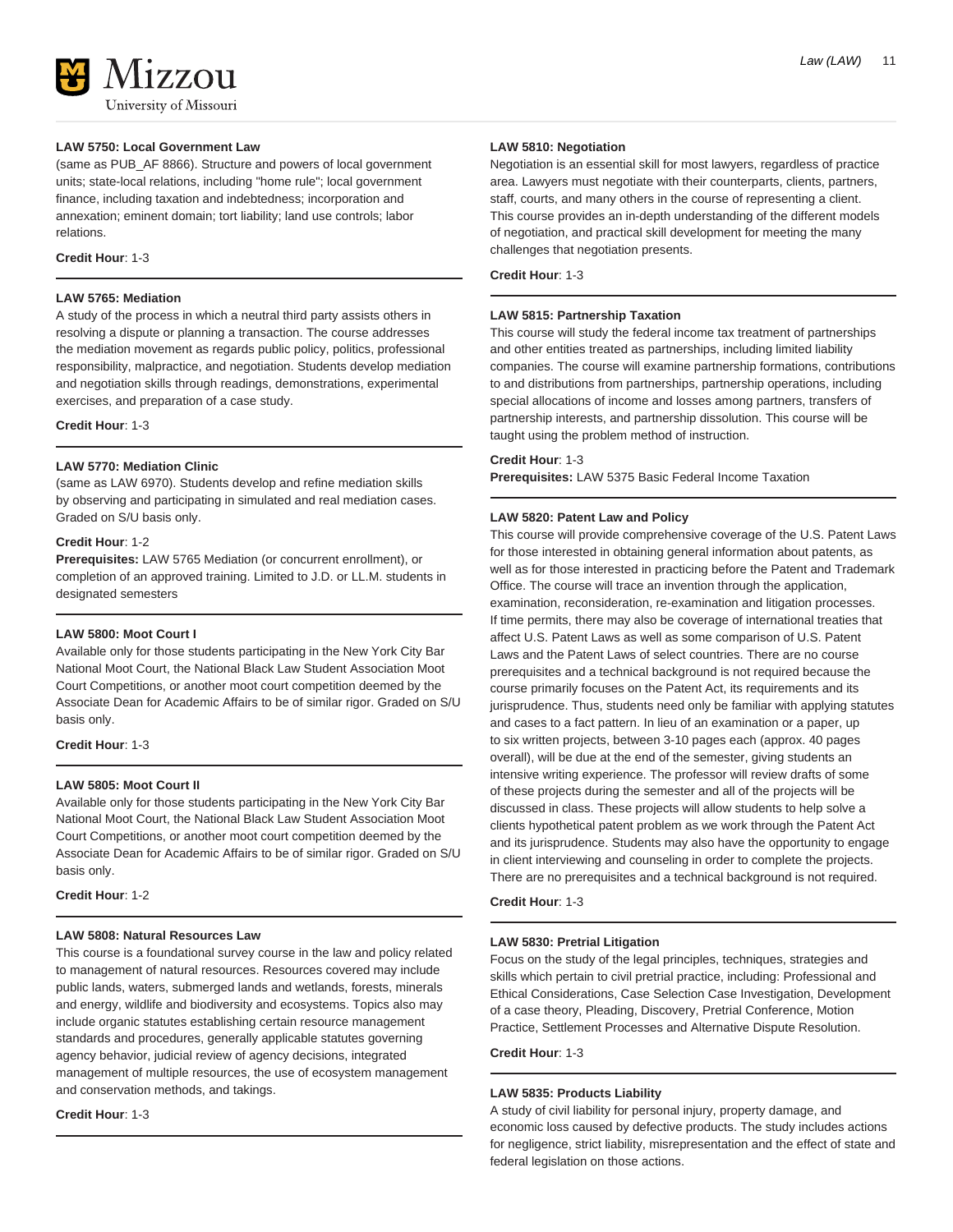

**Credit Hour**: 1-3

# **LAW 5845: Publicly Held Corporation**

This course focuses on legal issues most relevant to large public corporations. Recommended for students interested in pursuing a career in corporate law or for students desiring study in corporate law beyond the Business Organizations course.

# **Credit Hours**: 3

### **LAW 5856: Real Estate Finance**

This course examines legal and transactional issues relating to the financing of real estate. The course covers mortgage documentation; the use of mortgagee prior to foreclosure; transfers of mortgaged property; transfers of mortgages and securitization; payment and discharge of mortgages; default and impact of bankruptcy on real estate transactions. The grade will be based upon a final examination.

**Credit Hour**: 1-3

# **LAW 5858: Real Estate Transactions**

This course examines issues relating to the transfer of real estate and the practice of transactional real estate law. The course covers conveyance documentation, the recording system, title and survey review, title insurance, purchase and sale transactions, basis entity structure and tax considerations, environmental review, commercial leasing, valuation of real estate, and project cash flow. The grade will be based on a final examination.

**Credit Hour**: 1-3

# **LAW 5859: Real Estate Transaction Skills Project**

Students will participate in a weekly seminar class focused on contract drafting, negotiation, due diligence, and client management in the context of a transactional real estate law practice. The grade for the course will be based upon student performance on drafting and practice skills assignments. Projects may include the negotiation and drafting of a purchase contract; the negotiation and modification of a commitment for title insurance; survey review; review and evaluation of lease; and, lease drafting and negotiation. Student projects will include both individual and group work.

# **Credit Hour**: 1

**Corequisites:** Concurrent registration in LAW 5858 Real Estate Transaction is required

#### **LAW 5861: Regulation of Drugs and Medical Devices**

This course examines the U.S. Food and Drug Administration (FDA) interpretation and implementation of the federal Food, Drug, and Cosmetic Act (FDCA) and the Public Health Service Act (PHSA). FDA regulates food, drugs, animal drugs and feed, cosmetics, medical devices, tobacco products, and biological products (broadly speaking "food and drugs"). The course considers not only the substantive regulations and policies applicable to food and drugs, but also issues of administrative law (agency practice and procedure, as well as judicial review), enforcement authority (powers and priorities), the agency's place within our federal system, and the place of food and drug law in the larger legal environment. The scope of the class will vary from semester to semester, usually covering at least drugs and devices.

# **LAW 5862: The Regulation of Medical Marijuana Businesses**

More than half of the states now authorize designated businesses to produce and sell marijuana commercially. However, these businesses remain subject to extensive state regulation. In 2018, Missouri adopted a constitutional amendment, Art. XIV, § 1, with a purpose to authorize medical marijuana. State regulations raise a host of legal questions: How do states award commercial licenses to grow and sell marijuana? Are any state licensing regulations preempted by federal law? Do state advertising restrictions violate the First Amendment? How are marijuana licensees disciplined for regulatory violations? Marijuana businesses also face numerous regulatory hurdles erected by the federal government, adding to the questions surrounding the marijuana industry: Do marijuana businesses have any viable legal defense against federal criminal prosecution? Can marijuana businesses register their trademarks? Can they deduct their expenses when they pay their federal taxes? Will courts enforce contracts with the marijuana industry? Can the industry obtain banking or legal services? The resolution of these issues is in a state of flux throughout the nation and, in particular, in Missouri, in light of Missouri's 2018 constitutional amendment. This class will address these and related questions surrounding the nascent marijuana industry.

**Credit Hour**: 1-3

# **LAW 5870: Remedies**

Survey of damages, history of equity; coverage of various equitable remedies and their adequacy, practicability, defenses, procedural problems, enforcement of decrees, merger of law and equity, contempt.

**Credit Hour**: 1-3

# **LAW 5875: Research in Law**

Independent Research with a faculty member is available during the Summer, Fall and Spring Semesters. Any student enrolling for Research credit must designate at the time of enrollment the professor who will supervise the research project. Credit is earned at the rate of 20 pages per credit hour. No more than three hours of Research may be taken or counted toward the law degree. Enrollment in LAW 5875 may, but need not, be structured so as to satisfy the upper-level writing requirement. Enrollment in LAW 5875 Research satisfies the Law School's writing requirement only if the project culminates in an individually authored paper of at least 20 pages, based on independent research, through a process that involves an initial draft, critique by the supervising faculty members, and rewrite.

**Credit Hour**: 1-3

# **LAW 5885: Secured Transactions**

The course focuses on the rights of secured creditors and debtors under Article 9 of the Uniform Commercial Code, and includes coverage of creditors with special rights (such as taxing authorities and artisans), documentary exchanges under Article 7, and bulk sales under Article 6.

#### **Credit Hour**: 1-3

### **LAW 5890: Securities Regulation**

Financing of business through the sale of securities. Emphasis on federal securities acts, with some consideration of state statutes. Consideration of the registration process; exemptions from registration; the special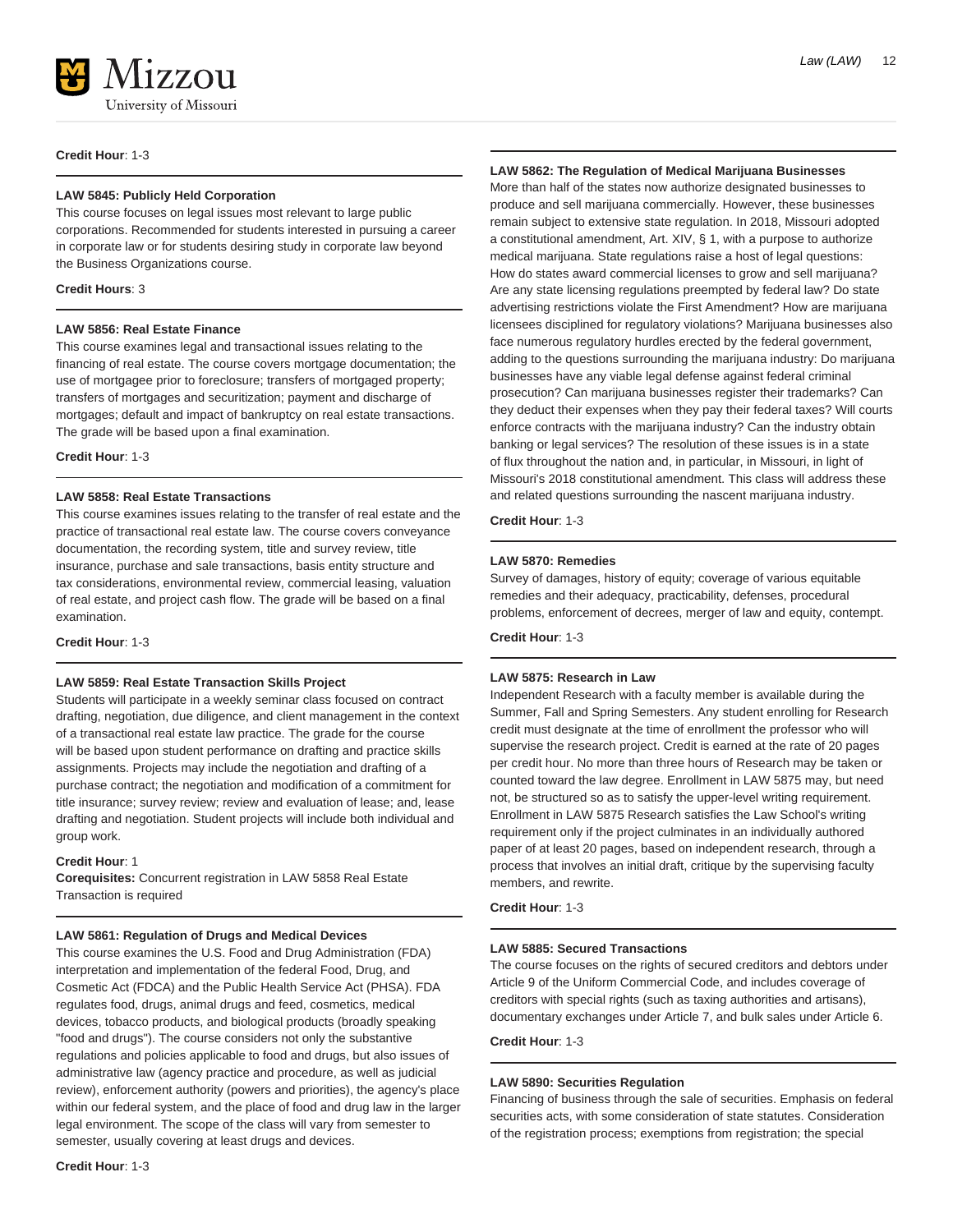

antifraud rules; liabilities and criminal penalties; reporting; insider trading; and, proxy solicitation problems.

### **Credit Hour**: 1-3

**Prerequisites:** LAW 5395 Business Organizations

# **LAW 5897: Sex, Reproduction and the Law**

This course surveys the legal and social history of state and federal regulation of sexual and reproductive behavior. It will explore constitutional rights vis a vis a number of specific legal and social issues including the demographics of conception, parenting, and domestic violence; forced sterilization; access to contraception and abortion; adoption; assisted reproductive technologies; left over pre-implantation frozen embryos; gestational surrogacy; rape; same sex marriage and family building; and stem cell research.

**Credit Hour**: 1-3

# **LAW 5905: Sports Law**

Substantive areas of concentration include sports litigation, labor law, NCAA regulations, legal relationships in professional sports, anti-trust aspects of sports activities, and collective bargaining.

**Credit Hour**: 1-3

# **LAW 5910: State Constitutional Law**

Since the departure of Chief Justice Warren, the U.S. Supreme Court and other federal courts have taken a less expansive view of the rights granted by the U.S. Constitution. Congress has also taken steps to turn over both funds and authority to states. Both developments have increased the importance of state constitutional law. The course would be taught in three parts: (1) History of state constitutions; their relationship to the U.S. Constitution and the major differences among them; (2) Individual rights; instances in which state constitutional provisions that are facially similar or identical to the Bill of Rights in the U.S. Constitution, have been interpreted by state courts to extend beyond the federal rights, and instances where state constitutions guarantee individual rights that are different from or in addition to those in the U.S. Constitution; and (3) Governmental obligations and authority; Constitutional provisions allocating governmental authority, such as limitations on legislative authority, the authority of the people to act through referendum or initiative and the relative authority of independent constitutional and officers.

**Credit Hour**: 1-2

# **LAW 5914: Tax Planning**

This course will examine the application of corporate and partnership tax planning principles to accomplish common business objectives. Students will interview hypothetical clients, prepare written planning documents, present their tax plans to the class, and analyze associated substantive tax and business issues in a seminar format. The grade in this course will be based on written planning documents, a class presentation, and class participation. There will be no final exam.

### **Credit Hour**: 1-3

**Prerequisites:** LAW 5375 Basic Federal Income Taxation and LAW 5815 Partnership Taxation

### **LAW 5915: Tax Research**

This course provides students with an in-depth exploration of methods and sources for researching tax issues. The course provides students an opportunity to gain experience in using tax research tools. While primarily applicable to tax research, the knowledge gained by students will be helpful in future practice, regardless of practice area. Grades will be based on written assignments to be completed throughout the semester and one final project.

# **Credit Hour**: 1-2

# **LAW 5916: Taxation of Property Transactions**

This course will examine tax laws and policies fundamental to real estate investment. Topics include depreciation and recapture, cash and accrual methods of accounting, installment sales, non-recognition transactions, including like-kind exchanges and bad involuntary conversions, and discharge of indebtedness issues arising out of real estate transactions. This course is designed to provide a detailed analysis of complex tax provisions necessary for advanced tax planning and will be taught using the problem method of instruction.

# **Credit Hour**: 1-3

**Prerequisites:** LAW 5375 Basic Federal Income Taxation

#### **LAW 5917: Topics in Law**

Various topics in law are explored in depth. Topics change each semester. Some sections may be graded either A-F only or S/U basis only.

**Credit Hour**: 1-5

# **LAW 5920: Trademark Law**

Nature of trademark law; common law and statutory trademarks and trade-names; Lanham Act of 1946; distinctiveness; types of marks; qualification of marks for registration (use in commerce, intent-to-use certification, secondary meaning, abandonment); registration procedures; exclusive rights of trademark owner; scope of protection; concurrent use; infringement (including "gray market" use); international protection; remedies; state trademark acts; related common law doctrines; trademark usage on the Internet; and, domain name issues.

**Credit Hour**: 1-3

# **LAW 5925: Trial Practice**

Skills based course that focuses on the techniques of pleading, discovery, jury selection, opening statements, direct/cross examination of witnesses, preparing jury instructions, and closing arguments. Each student participates in classroom problems selected from various phases of litigation, and in one complete trial. Some sections of this course may be offered as a graded section or graded on S/U basis only.

# **Credit Hour**: 1-4

**Prerequisites:** LAW 5260 Evidence

### **LAW 5927: Veterans Clinic**

In this clinical program, students will help veterans in need and/or their dependents secure disability related benefits after an initial denial from the Regional VA office. This work will be done at the Board of Veterans' Appeals (BVA) level or before the Court of Appeals for Veterans' Claims (CAVC), both located in Washington D.C. The BVA and CAVC are federal tribunals, specially created to handle veterans' claims. Students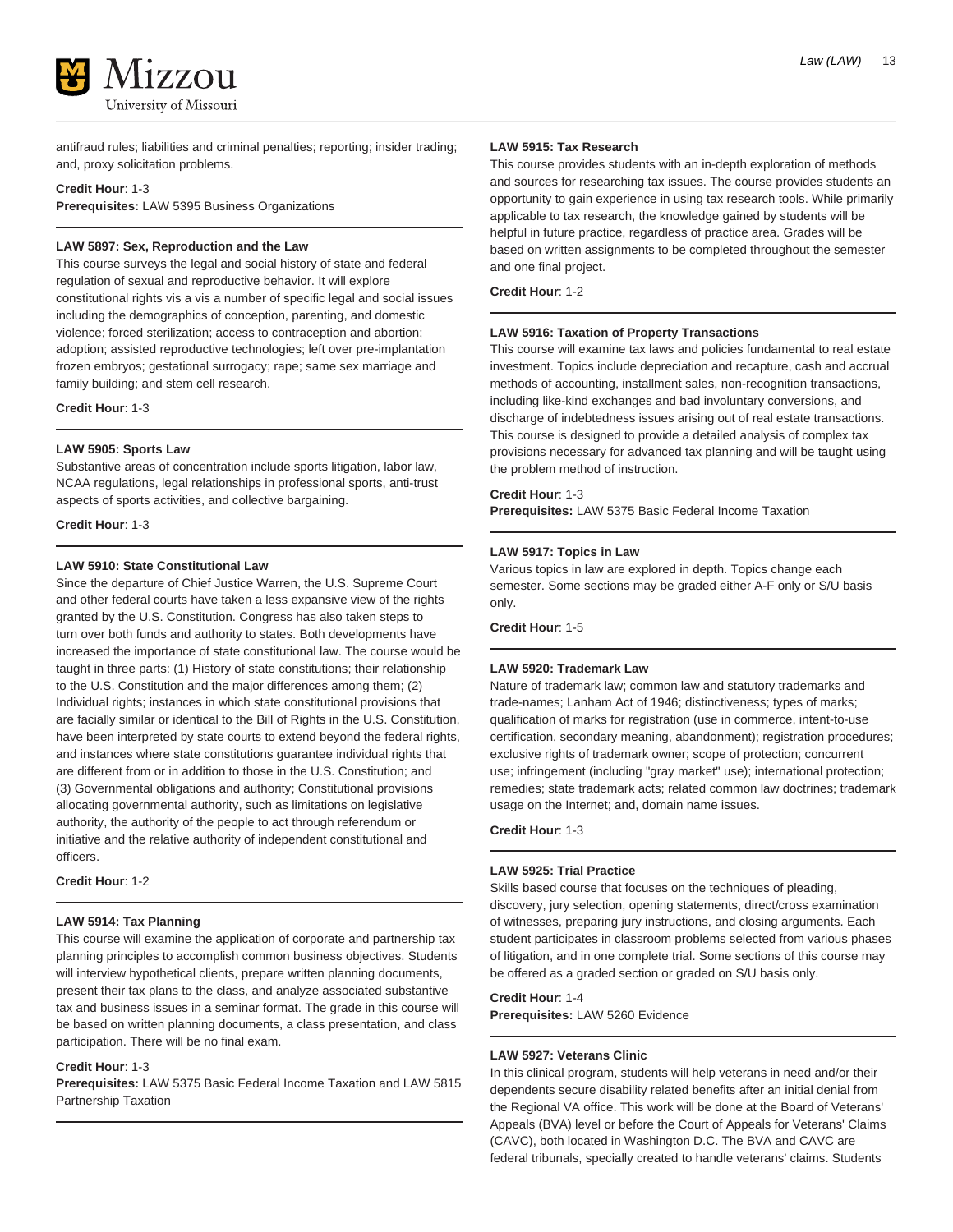

will have the opportunity to work with the client, in a law firm type atmosphere, and prepare and argue appeals relating to the denial of benefits.

# **Credit Hour**: 1-4

**Prerequisites or Corequisites:** LAW 5280 Professional Responsibility

# **LAW 5940: White Collar Crime**

Study of what are generally considered to be business or organizational crimes. General topics to be explored may include: mail and wire fraud, conspiracy, securities fraud, tax fraud, government contracting fraud (with particular emphasis on the False Claims Act), the Hobbs Act and the Racketeer Influenced and Corrupt Organizations Acts.

**Credit Hour**: 1-4

# **LAW 5946: Wrongful Convictions**

This course offers students an insider's look into the operation of the criminal justice system. It should be of particular interest to any student interested in working in a prosecutor's office, public defender's office or for a firm doing defense work. It is a prerequisite for any student wishing to enroll in the Innocence Clinic. The course is designed to help students gain insight into features of the criminal justice system that have a tendency to produce wrongful convictions. In addition to examining the causes of wrongful convictions, the course will consider systemic reforms that might minimize convicting the innocent. We will also work with the Midwest Innocence Project on cases of possible actual innocence. Finally, the class will also focus on recurring ethical issues that confront prosecutors and criminal defense lawyers.

**Credit Hour**: 1-4

### **LAW 5947: Workers' Compensation Law and Practice**

This course will cover the law and practice of Workers' Compensation Law both in general and in Missouri. About two-thirds of the class time will be spent studying and discussing the doctrinal basis of workers' compensation. In the balance of the time students will work on a simulation in which they will have the opportunity to work through different steps of a workers' compensation claim.

**Credit Hour**: 1-3

# **LAW 6500: London Program**

Students enrolled in classes in London. Credit will count toward graduation requirements. Zero billing hours.

**Credit Hour**: 1-16

**LAW 6710: Comparative Dispute Resolution** South Africa Program

**Credit Hour**: 1-2

**LAW 6720: Comparative Constitutional Law**

South Africa Program

**Credit Hour**: 1-2

**LAW 6730: Comparative Criminal Justice** South Africa Program

**LAW 6835: Dispute System Design**

(same as LAW 6935). Analysis of system design principles and the management of multi-party complex disputes. Course will include overview of statutes, regulations, court rules and general policy considerations for the development of systematic approaches to the resolution of disputes as well as the consultation process inherent in system design work. An underlying theme for this course will be issues of program quality. Students will review scholarly work evaluating the ADR field and study basic research/evaluation methodologies.

### **Credit Hours**: 3

**Prerequisites:** instructor's consent

#### **LAW 6905: LL.M. Arbitration Seminar**

(same as LAW 6805). This course covers law, policy, and practices relating to the arbitration in the U.S. under modern arbitration statutes as well as arbitration of international commercial disputes under international conventions and arbitral rules.

### **Credit Hours**: 3

**Prerequisites:** instructor's consent

### **LAW 6920: LL.M. Externship**

Student will be placed (or secure placement) with attorney, professional mediator or arbitrator, or dispute resolution agency (government-based or private) for an externship ranging from three to nine weeks. Students will observe and, to the extent possible, participate in dispute resolution activities of mentor. Journal entries form basis for credit. Externship placements will be local, national or international. Graded on a S/U basis only.

**Credit Hour**: 1-99 **Prerequisites:** LL.M. students only

# **LAW 6925: LL.M. Independent Study**

Substantial research project on selected topic of choice.

**Credit Hour**: 1-3 **Prerequisites:** LL.M. students only

#### **LAW 6930: LL.M. Major Research Project**

(same as LAW 6830). Development and presentation of substantial research paper on current topic in dispute resolution. Supervision of this work by appropriate faculty will be determined according to the topic selected.

**Credit Hours**: 3

**Prerequisites:** instructor's consent

# **LAW 6932: Conflict and Conflict Management**

This course explores the nature and sources of conflict, the conditions under which conflict may escalate or de-escalate, models for understanding conflict, and strategies and techniques attorneys may use to effectively manage conflict. The course addresses both theory and skills. Graded on A-F basis only.

**Credit Hour**: 1-4